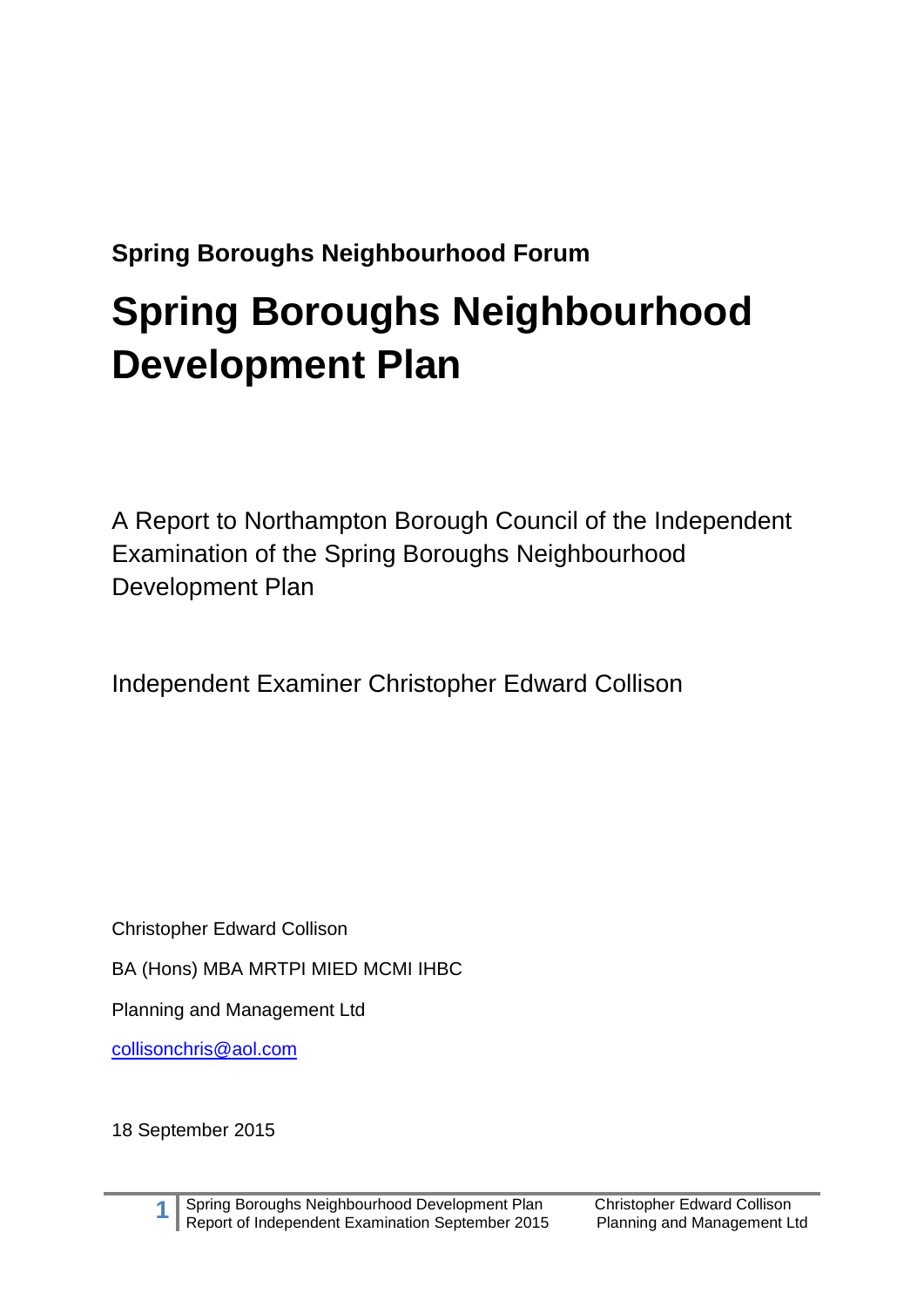### **Contents**

| <b>Neighbourhood Planning</b>                            | 3              |
|----------------------------------------------------------|----------------|
| <b>Independent Examination</b>                           | 3              |
| <b>Basic Conditions and other statutory requirements</b> | 5              |
| <b>Documents</b>                                         | $\overline{7}$ |
| <b>Consultation</b>                                      | 8              |
| The Neighbourhood Plan taken as a whole                  | 10             |
| The Neighbourhood Plan policies                          | 18             |
| Plan Wide Policies                                       |                |
| OP1: Sustainable Development Principles                  |                |
| OP2: Family Housing                                      |                |
| OP3: Children's Play Space and Other Green Spaces        |                |
| <b>OP4: Community Facilities</b>                         |                |
| OP5: Streets, Movement and Parking                       |                |
| <b>Area Based Policies</b>                               |                |
| AB Policy 1: North West Spring Boroughs                  |                |
| AB Policy 2: Central Spring Boroughs                     |                |
| AB Policy 3: South Spring Boroughs                       |                |
| <b>Summary and Referendum</b>                            | 32             |
| Annex: Minor corrections to the Neighbourhood Plan       | 34             |
|                                                          |                |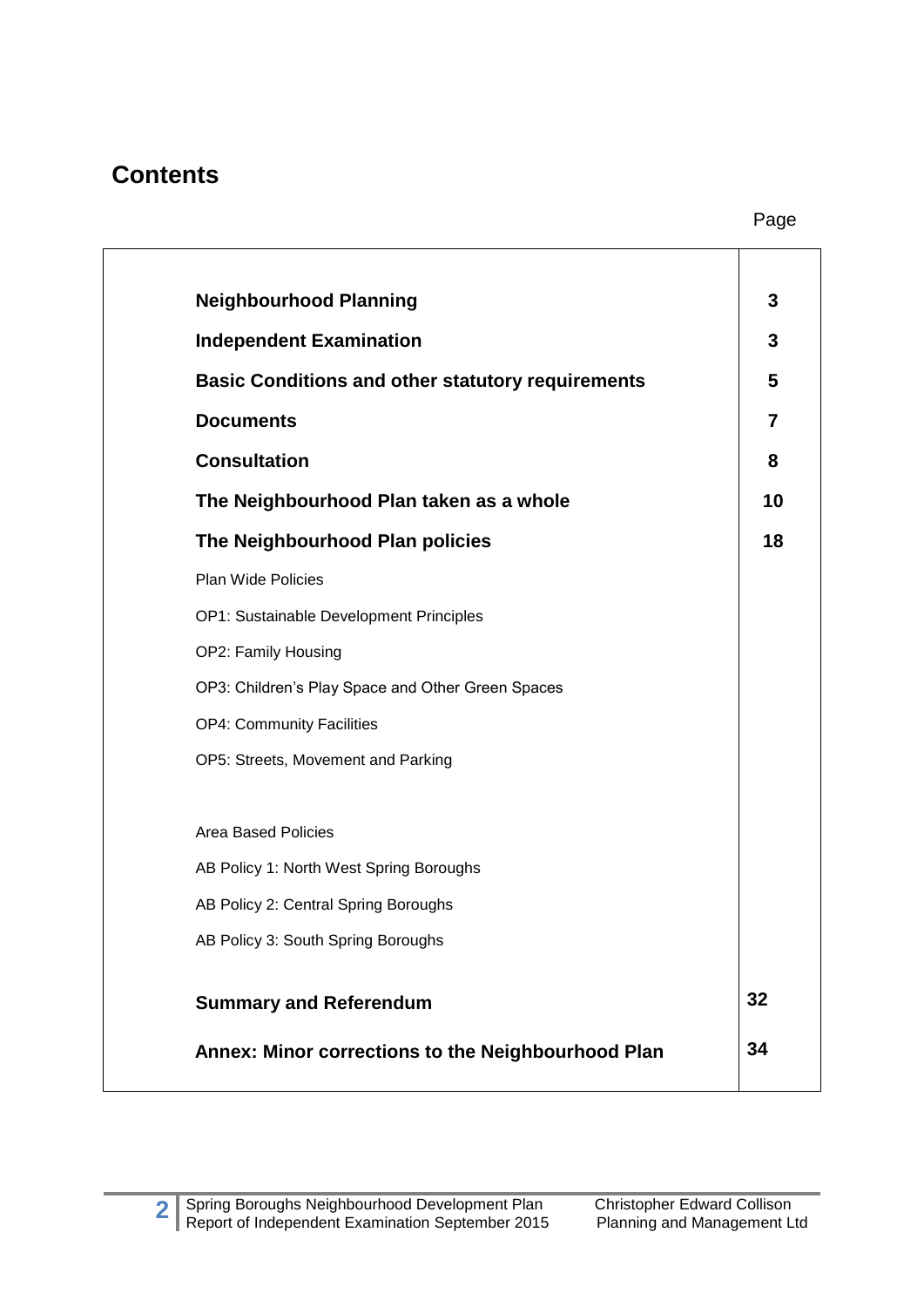## **Neighbourhood Planning**

- 1. The Localism Act 2011 empowers local communities to take responsibility for the preparation of elements of planning policy for their area through a neighbourhood development plan. The National Planning Policy Framework (the Framework) states that "*neighbourhood planning gives communities direct power to develop a shared vision for their neighbourhood and deliver the sustainable development they need*."<sup>1</sup>
- 2. Following satisfactory completion of the necessary preparation process neighbourhood development plans have statutory weight. Decisionmakers are obliged to make decisions on planning applications for the area that are in line with the neighbourhood development plan, unless material considerations indicate otherwise.
- 3. The Spring Boroughs Neighbourhood Development Plan (the Neighbourhood Plan) has been prepared by Spring Boroughs Voice (the Neighbourhood Forum), a qualifying body able to prepare a neighbourhood plan, in respect of the Spring Boroughs Neighbourhood Area which was formally designated by Northampton Borough Council (the Borough Council) on 11 December 2013.
- 4. Work on the production of the plan has been undertaken through a Neighbourhood Plan Steering Group (the Steering Group) that has reported regularly to the Neighbourhood Forum.
- 5. The submission draft of the Neighbourhood Plan, along with the Consultation Statement and the Basic Conditions Statement, has been approved by the Neighbourhood Forum for submission of the plan and accompanying documents to the Borough Council, which occurred on 21 July 2015. Following publication for consultation<sup>2</sup> Northampton Borough Council has submitted the Neighbourhood Plan to me for independent examination.

## **Independent Examination**

6. This report sets out the findings of the independent examination into the Neighbourhood Plan.<sup>3</sup> The report makes recommendations to the Borough Council including a recommendation as to whether or not the

**<sup>.</sup>** 1 Paragraph 183 National Planning Policy Framework (2012)

 $^{2}$  In accordance with Regulation 16 the Neighbourhood Planning (General) Regulations 2012 (as amended) <sup>3</sup> Paragraph 10 Schedule 4B Town and Country Planning Act 1990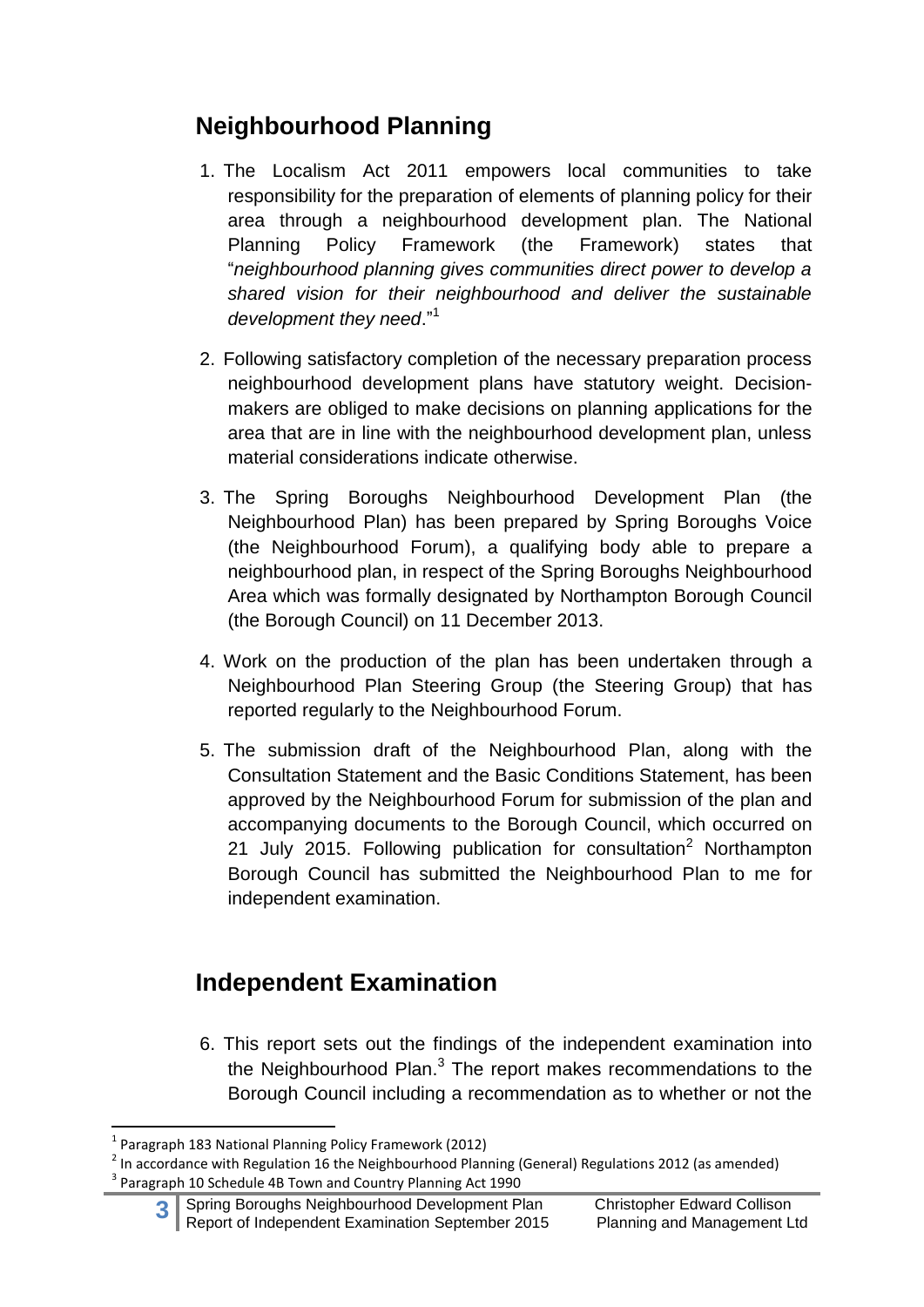Neighbourhood Plan should proceed to a local referendum. The Borough Council will decide what action to take in response to the recommendations in this report.

- 7. The Borough Council will decide whether the Neighbourhood Plan should proceed to referendum, and if so whether the referendum area should be extended, and what modifications, if any, should be made to the submission version plan. Should the Neighbourhood Plan proceed to local referendum and achieve more than half of votes cast in favour, then the Neighbourhood Plan will be 'made' by the Borough Council. If 'made' the Neighbourhood Plan will come into force and subsequently be used in the determination of planning applications and decisions on planning appeals in the plan area.
- 8. I have been appointed by the Borough Council with the consent of the Neighbourhood Forum, to undertake the examination of the Neighbourhood Plan and prepare this report of the independent examination. I am independent of the Neighbourhood Forum and the Borough Council. I do not have any interest in any land that may be affected by the Neighbourhood Plan and I hold appropriate qualifications and have appropriate experience. I am a Member of the Royal Town Planning Institute; a Member of the Institute of Economic Development; a Member of the Chartered Management Institute; and a Member of the Institute of Historic Building Conservation. I have more than thirty-five years professional planning experience and have held national positions and local authority Chief Planning Officer posts.
- 9. As independent examiner I am required to produce this report and must recommend either:
	- that the Neighbourhood Plan is submitted to a referendum, or
	- that modifications are made and that the modified Neighbourhood Plan is submitted to a referendum, or
	- that the Neighbourhood Plan does not proceed to a referendum on the basis it does not meet the necessary legal requirements
- 10.I make my recommendation in this respect and in respect to any extension to the referendum area, $4$  in the concluding section of this report. It is a requirement that my report must give reasons for each of its recommendations and contain a summary of its main findings.<sup>5</sup>

**<sup>.</sup>** <sup>4</sup> Paragraph 8(1)(d) Schedule 4B Town and Country Planning Act 1990 <sup>5</sup> Paragraph 10(6) Schedule 4B Town and Country Planning Act 1990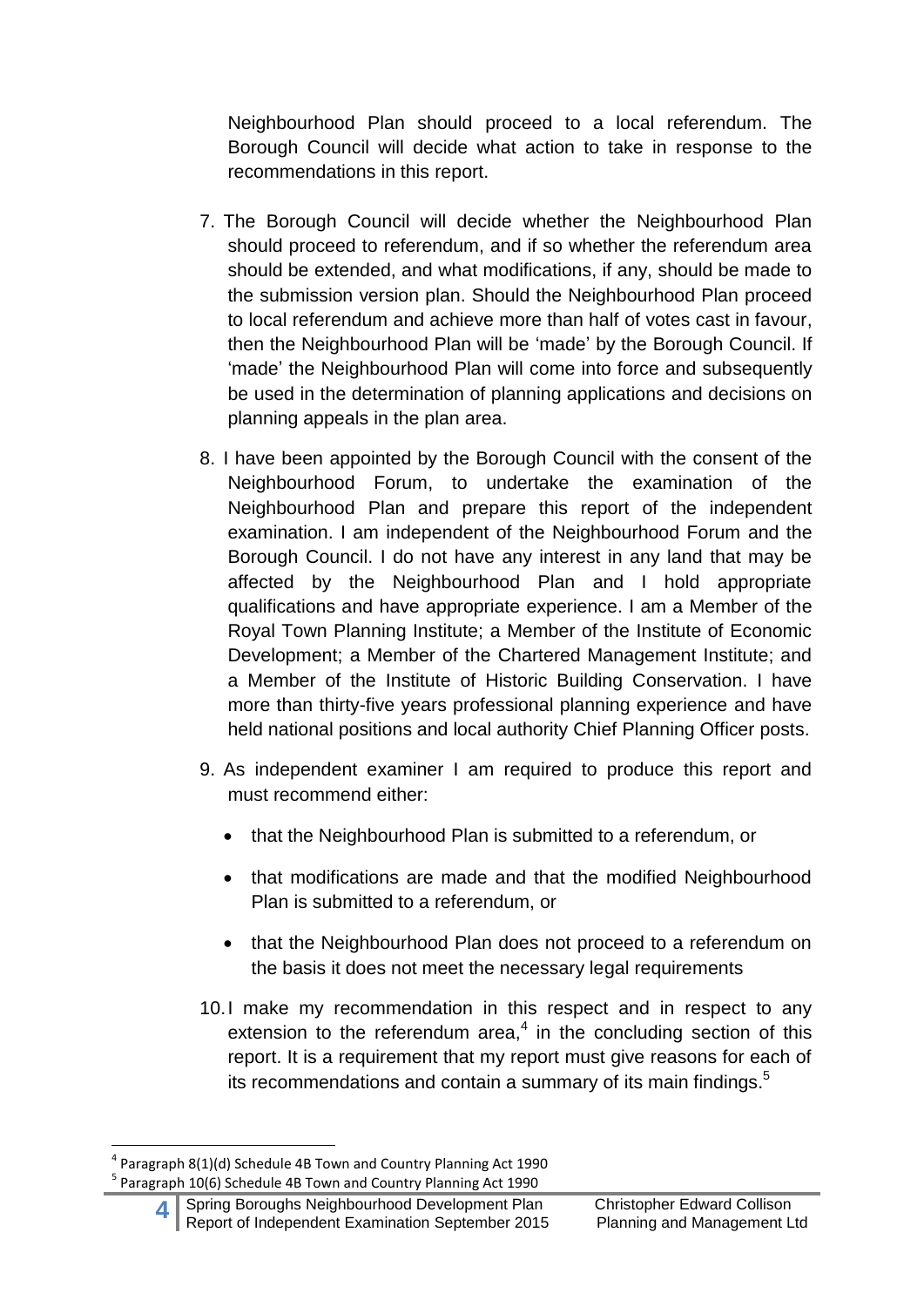- 11.The general rule is that examination of the issues is undertaken by the examiner through consideration of written representations.<sup>6</sup>
- 12.The examiner has the ability to call a hearing for the purposes of receiving oral representations about a particular issue in any case where the examiner considers that the consideration of oral representations is necessary to ensure adequate examination of the issue, or a person has a fair chance to put a case. All parties have had opportunity to state their case. As I did not consider a hearing necessary I proceeded on the basis of written representations.

### **Basic conditions and other statutory requirements**

- 13.An independent examiner must consider whether a neighbourhood plan meets the "Basic Conditions".<sup>7</sup> A neighbourhood plan meets the basic conditions if:
	- having regard to national policies and advice contained in guidance issued by the Secretary of State, it is appropriate to make the plan,
	- the making of the neighbourhood plan contributes to the achievement of sustainable development,
	- the making of the neighbourhood plan is in general conformity with the strategic policies contained in the development plan for the area of the authority (or any part of that area),
	- the making of the neighbourhood plan does not breach, and is otherwise compatible with, EU obligations, and
	- the making of the neighbourhood plan is not likely to have a significant effect on a European site or a European offshore marine site, either alone or in combination with other plans or projects. $8$
- 14.An independent examiner must also consider whether a neighbourhood plan is compatible with the Convention rights.<sup>9</sup> All of these matters are considered in the later sections of this report titled 'The Neighbourhood Plan taken as a whole' and 'The Neighbourhood Plan policies'.

 6 Paragraph 9(1) Schedule 4B Town and Country Planning Act 1990

 $<sup>7</sup>$  Paragraph 8(2) Schedule 4B Town and Country Planning Act 1990</sup>

 $^8$  Prescribed for the purposes of paragraph 8(2) (g) of Schedule 4B to the 1990 Act by Regulation 32 The Neighbourhood Planning (General) Regulations 2012 and defined in the Conservation of Habitats and Species Regulations 2010 and the Offshore Marine Conservation (Natural Habitats, &c.) Regulations 2007  $^9$  The Convention rights has the same meaning as in the Human Rights Act 1998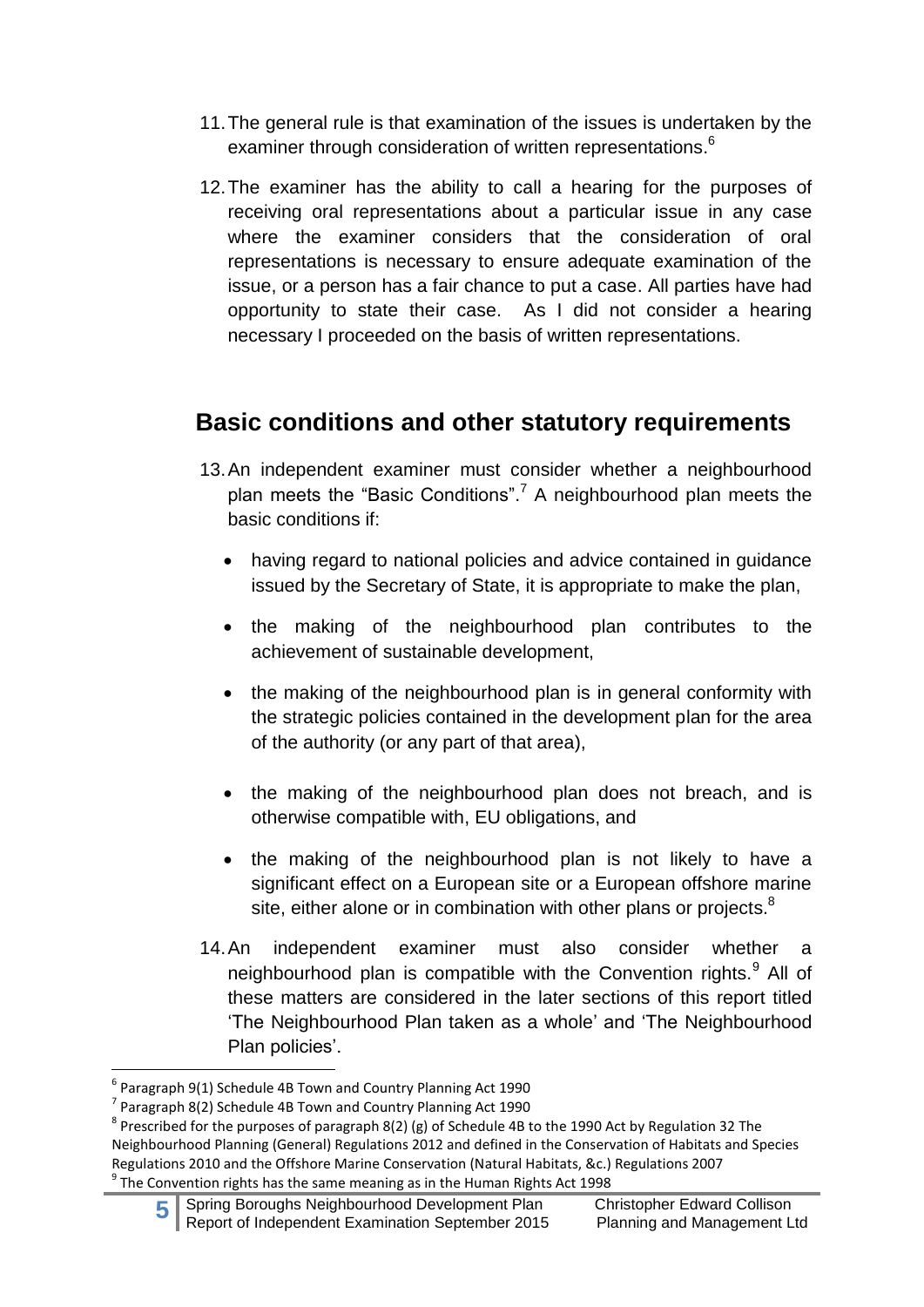- 15.In addition to the basic conditions and Convention rights, I am also required to consider whether the Neighbourhood Plan complies with the provisions made by or under sections 38A and 38B of the Planning and Compulsory Purchase Act 2004.<sup>10</sup> I am satisfied the Neighbourhood Plan has been prepared in accordance with the requirements of those sections, in particular in respect to the Neighbourhood Planning (General) Regulations 2012 which are made pursuant to the powers given in those sections.
- 16.The Neighbourhood Plan relates to the area that was designated by the Borough Council as a neighbourhood area on 11 December 2013. A map of the plan area at sufficient scale to identify particular streets and properties is included at page 3 of the Submission Version plan. The Neighbourhood Plan does not relate to more than one neighbourhood area,<sup>11</sup> and no other neighbourhood development plan has been made for the neighbourhood area.<sup>12</sup> All requirements relating to the plan area have been met.
- 17. I am also required to check whether the Neighbourhood Plan sets out policies for the development and use of land in the whole or part of a designated neighbourhood area;<sup>13</sup> and the Neighbourhood Plan does not provide for the granting of planning permission for any development that is excluded development.<sup>14</sup> I am able to confirm that I am satisfied that each of these requirements has been met.
- 18.A neighbourhood plan must also meet the requirement to specify the period to which it has effect.<sup>15</sup> The introduction to the Submission Version clearly states the plan period to be 2014-2029.
- 19.The role of an independent examiner of a neighbourhood plan is defined. I am not examining the test of soundness provided for in respect of examination of Local Plans.<sup>16</sup> It is not within my role to examine or produce an alternative plan, or a potentially more sustainable plan. I have been appointed to examine whether the submitted Neighbourhood Plan meets the basic conditions and Convention rights, and the other statutory requirements.

**<sup>.</sup>**  $^{10}$  In sections 38A and 38B themselves; in Schedule 4B to the 1990 Act (introduced by section 38A(3)); and in the 2012 Regulations (made under sections 38A(7) and 38B(4)).

 $11$  Section 38B(1)(c) Planning and Compulsory Purchase Act 2004

<sup>12</sup> Section 38B(2) Planning and Compulsory Purchase Act 2004

<sup>&</sup>lt;sup>13</sup> Section 38A(2) Planning and Compulsory Purchase Act 2004

<sup>&</sup>lt;sup>14</sup> Principally winning and working of minerals and associated buildings, waste disposal, and nationally

significant infrastructure projects set out in Section 38B(1)(b) Planning and Compulsory Purchase Act 2004<br><sup>15</sup> Section 28B(1)(a) Planning and Compulsory Purchase Act 2004 Section 38B(1)(a) Planning and Compulsory Purchase Act 2004

<sup>&</sup>lt;sup>16</sup> Under section 20 of the Planning and Compulsory Purchase Act 2004 and in respect of which guidance is given in paragraph 182 of the Framework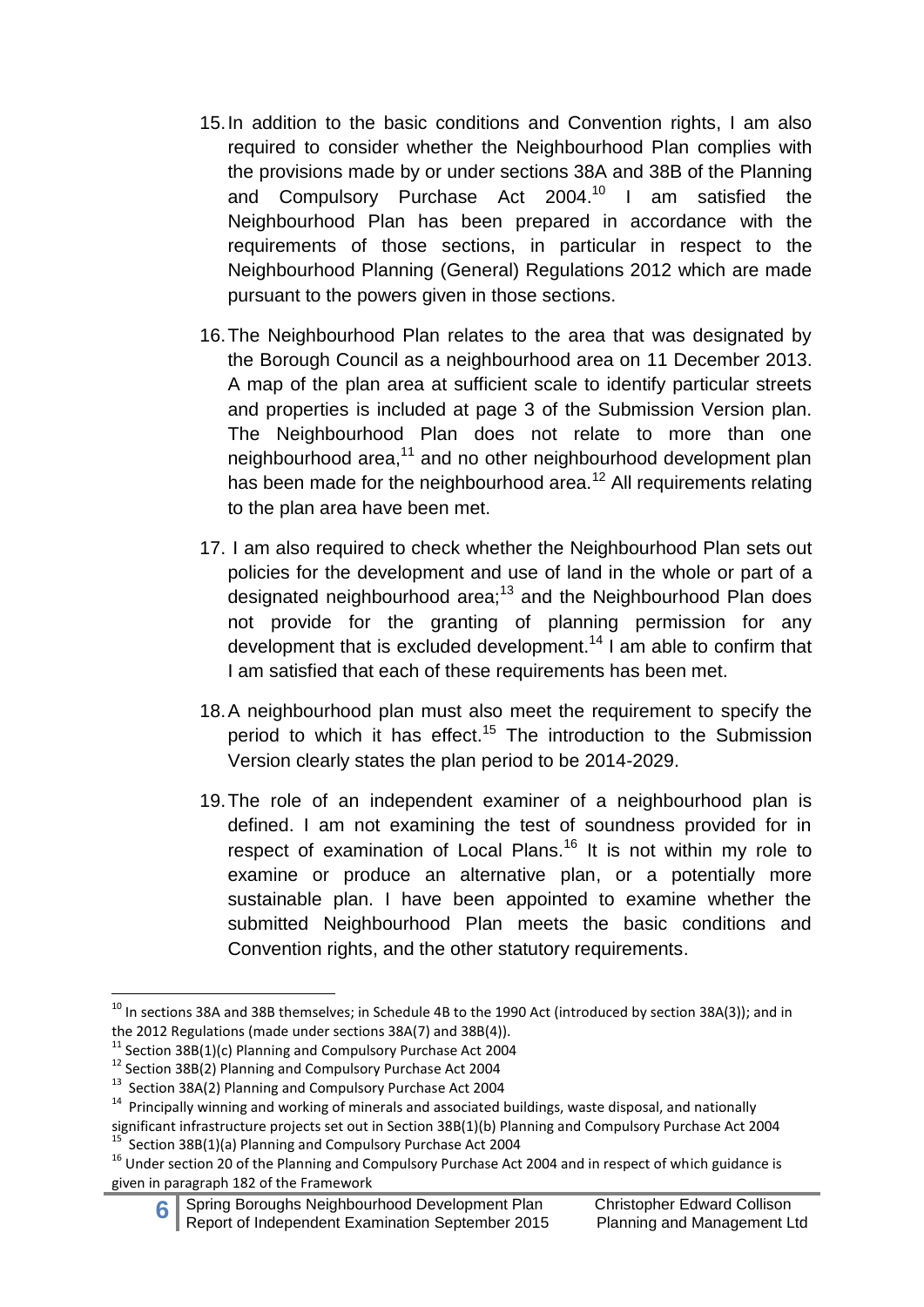- 20.A neighbourhood plan can be narrow or broad in scope. There is no requirement for a neighbourhood plan to be holistic, or to include policies dealing with particular land uses or development types, and there is no requirement for a neighbourhood plan to be formulated as, or perform the role of, a comprehensive local plan. The nature of neighbourhood plans varies according to local requirements.
- 21.Neighbourhood plans are developed by local people in the localities they understand and as a result each plan will have its own character. It is not within my role to re-interpret, restructure, or re-write a plan to conform to a standard approach or terminology. Indeed it is important that neighbourhood plans are a reflection of thinking and aspiration within the local community. They should be a local product and have particular meaning and significance to people living and working in the area.
- 22.Apart from minor corrections and consequential adjustment of text (referred to in the Annex to this report) I have only recommended modifications to the Neighbourhood Plan (presented in bold type) where I consider they need to be made so that the plan meets the basic conditions and the other requirements I have identified.<sup>17</sup>

## **Documents**

- 23.I have given consideration to each of the following documents in so far as they have assisted me in considering whether the Neighbourhood Plan meets the basic conditions and other requirements:
- Spring Boroughs Neighbourhood Plan Submission Version July 2015 *[In this report referred to as the Neighbourhood Plan]*
- Spring Boroughs Neighbourhood Plan Basic Conditions Statement July 2015 *[In this report referred to as the Basic Conditions Statement]*
- Spring Boroughs Neighbourhood Plan Consultation Statement July 2015 *[In this report referred to as the Consultation Statement]*
- Spring Boroughs Neighbourhood Plan Housing Technical Paper June 2015
- Implementation of New Housing Opportunities in the Spring Boroughs Neighbourhood Plan Area July 2014
- Spring Boroughs Neighbourhood Plan Submission Employment Technical Paper June 2015

<sup>1</sup>  $^{17}$  See 10(1) and 10(3) of Schedule 4B to the Town and Country Planning Act 1990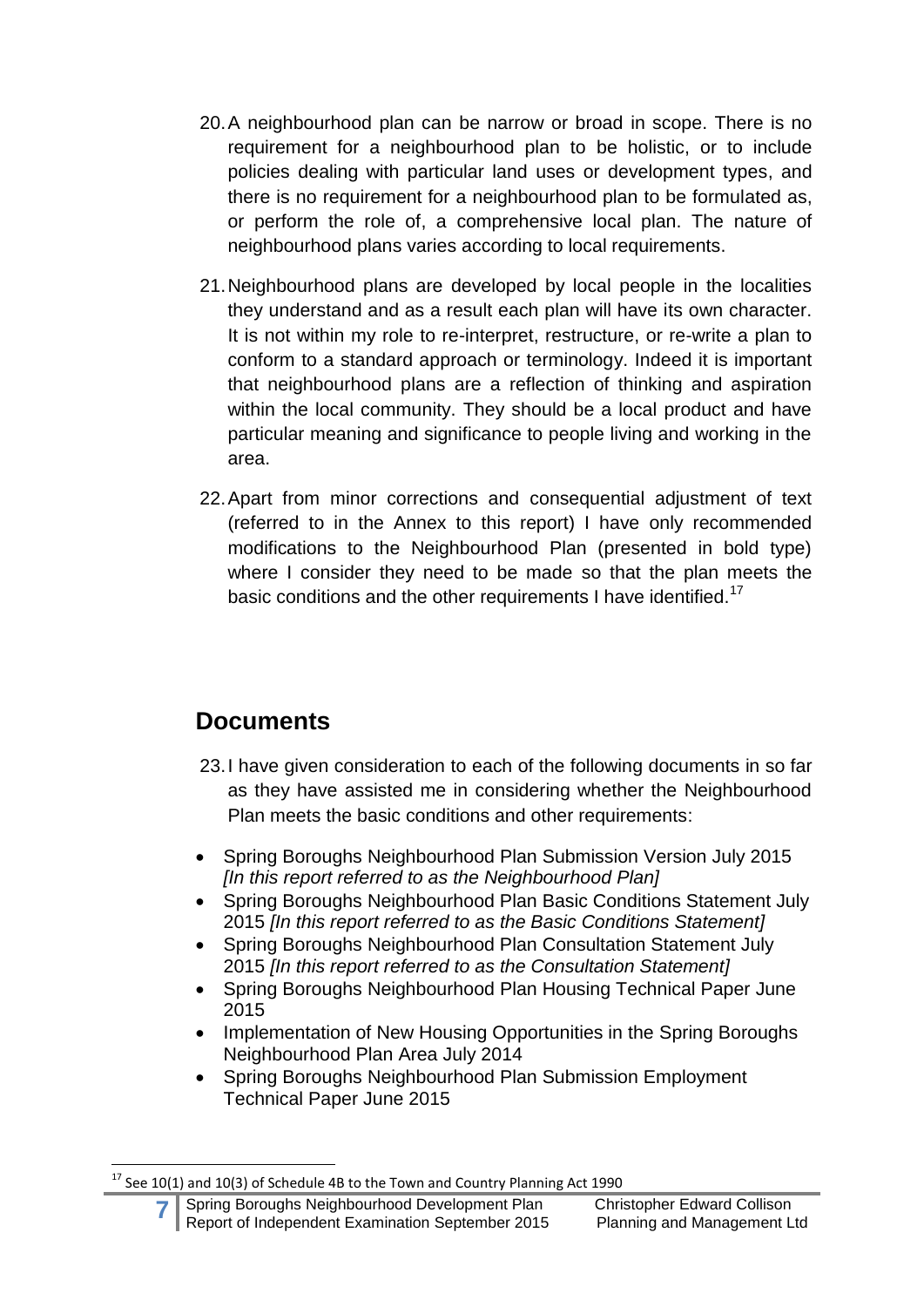- Spring Boroughs Neighbourhood Plan Policy AB3 Background Paper June 2015
- Spring Boroughs Neighbourhood Plan Evidence Base Review of Northampton's Development Plan
- Spring Boroughs Neighbourhood Plan Screening Report for Strategic Environmental Assessment and Habitats Regulation Assessment March 2015
- Spring Boroughs Neighbourhood Plan Strategic Environmental Assessment and Habitats Regulation Assessment Determination Statement July 2015
- Representations received during the Regulation 16 publicity period
- Northampton Central Area Action Plan, adopted January 2013
- West Northamptonshire Joint Core Strategy Local Plan (Part 1), adopted December 2014
- National Planning Policy Framework (27 March 2012) [*In this report referred to as the Framework*]
- Technical Guidance to the National Planning Policy Framework (27 March 2012) [*In this report referred to as the Technical Guidance*]
- Department for Communities and Local Government Permitted development for householders technical guidance (April 2014) [*In this report referred to as the Permitted Development Guidance]*
- Department for Communities and Local Government Planning Practice Guidance web-based resource (first fully launched 6 March 2014) [*In this report referred to as the Guidance]*
- The Town and Country Planning (General Permitted Development) (Amendment and Consequential Provisions) (England) Order 2014
- The Town and Country Planning (General Permitted Development) (Amendment and Consequential Provisions) (England) Order 2015
- Town and Country Planning Act 1990 (as amended)
- Planning and Compulsory Purchase Act 2004 (as amended)
- Localism Act 2011
- Neighbourhood Planning (General) Regulations 2012 [*In this report referred to as the Regulations]*
- Audio Rap Lyrics to 'Better' (Neighbourhood Song) Kosee Great 2015

# **Consultation**

24.The Consultation Statement demonstrates that a comprehensive and inclusive approach has been adopted in engaging stakeholders and the local community in preparation of the Neighbourhood Plan. I highlight here a number of the key components of the consultation undertaken.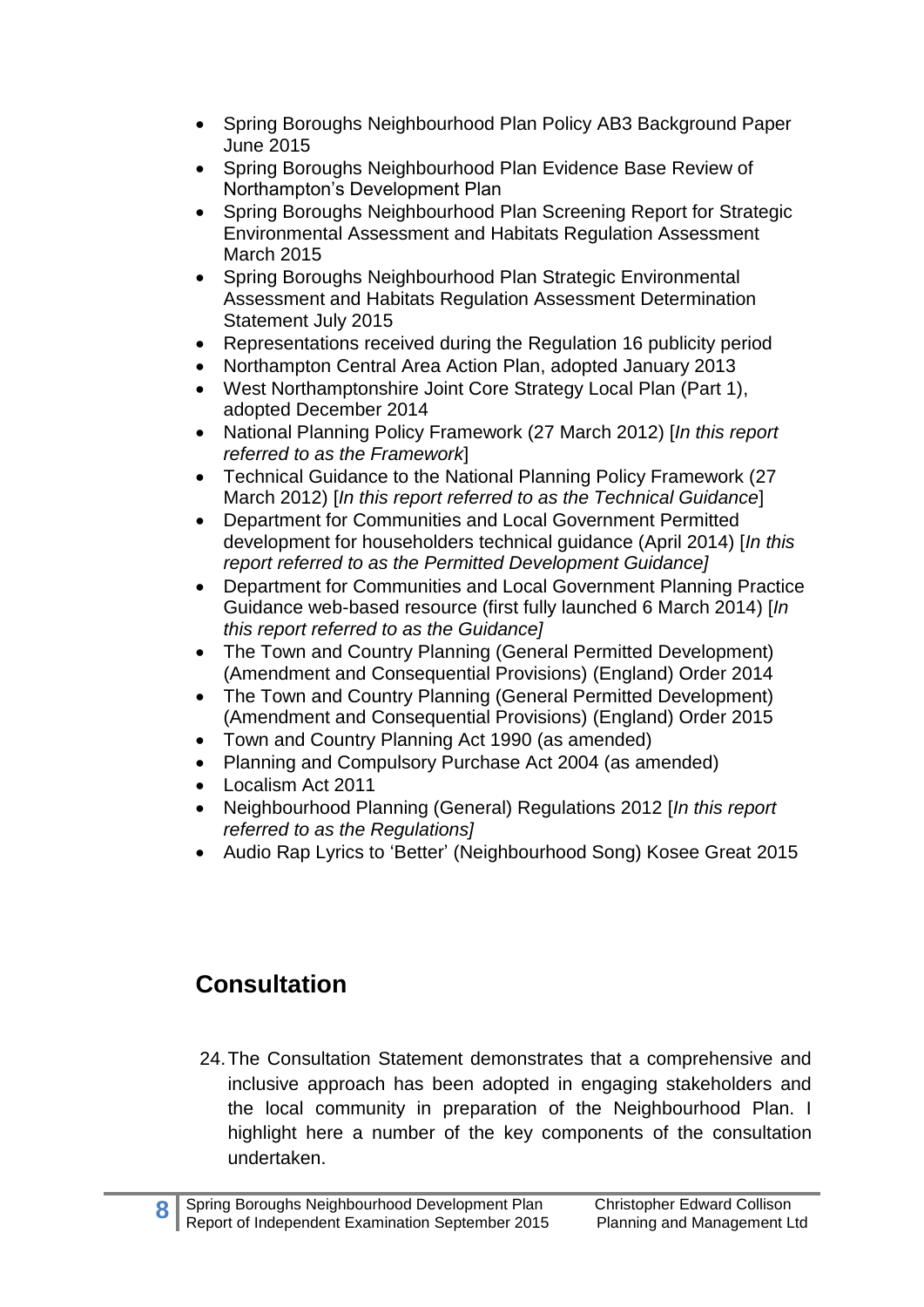- 25.Since 2012 weekly drop-in sessions have been held with an initial aim of establishing contacts and communications as reaching some parts of the community posed a challenge. People were signed up to become members of the emerging Neighbourhood Forum or to act as a point of contact for their block of flats. Early action and achievement relating to disability access; re-opening of the community cafe; campaigning on planning application issues; and attention to social enjoyment aspects of meetings provided impetus.
- 26.Throughout the summer of 2013 workshops and early meetings brought different local groups and individuals together as local planning issues began to be explored, not least through a miniquestionnaire held in June 2013. In late 2013 and early 2014 issues to be addressed through the Neighbourhood Plan started to be formulated. Issues workshops addressed topics identified through early engagement and included open space and play; movement; and draft vision and objective setting.
- 27.The Steering Group that had been established prepared a vision and issues consultation questionnaire that was distributed at local events and available to download in the summer of 2014. Of the 65 responses the majority supported the draft vision, and the three priorities of family housing, children's play, and provision of community facilities were strongly supported. In addition respondents raised other issues and the Steering Group considered an appropriate response.
- 28.Pre-submission consultation was held between 23 March and 11 May 2015. A copy of the Draft Plan with a questionnaire and covering letter was sent to all approximately 1,400 postal addresses in Spring Boroughs, including households, businesses and organisations, and made available on the Borough Council's website. Consultation events were held to coincide with local community events and an open Neighbourhood Forum meeting. A total of 58 responses from residents and businesses were received. A further 9 responses were submitted from statutory consultation bodies and technical stakeholders. A full summary of the responses is set out in the Consultation Statement. The main issues raised have been identified and changes as appropriate made to the Neighbourhood Plan.
- 29.The Submission Version of the Neighbourhood Plan has been the subject of a Regulation 16 publicity period between 24 July 2015 and 7 September 2015. A total of eight representations were submitted all of which I have taken into consideration in preparing this report, even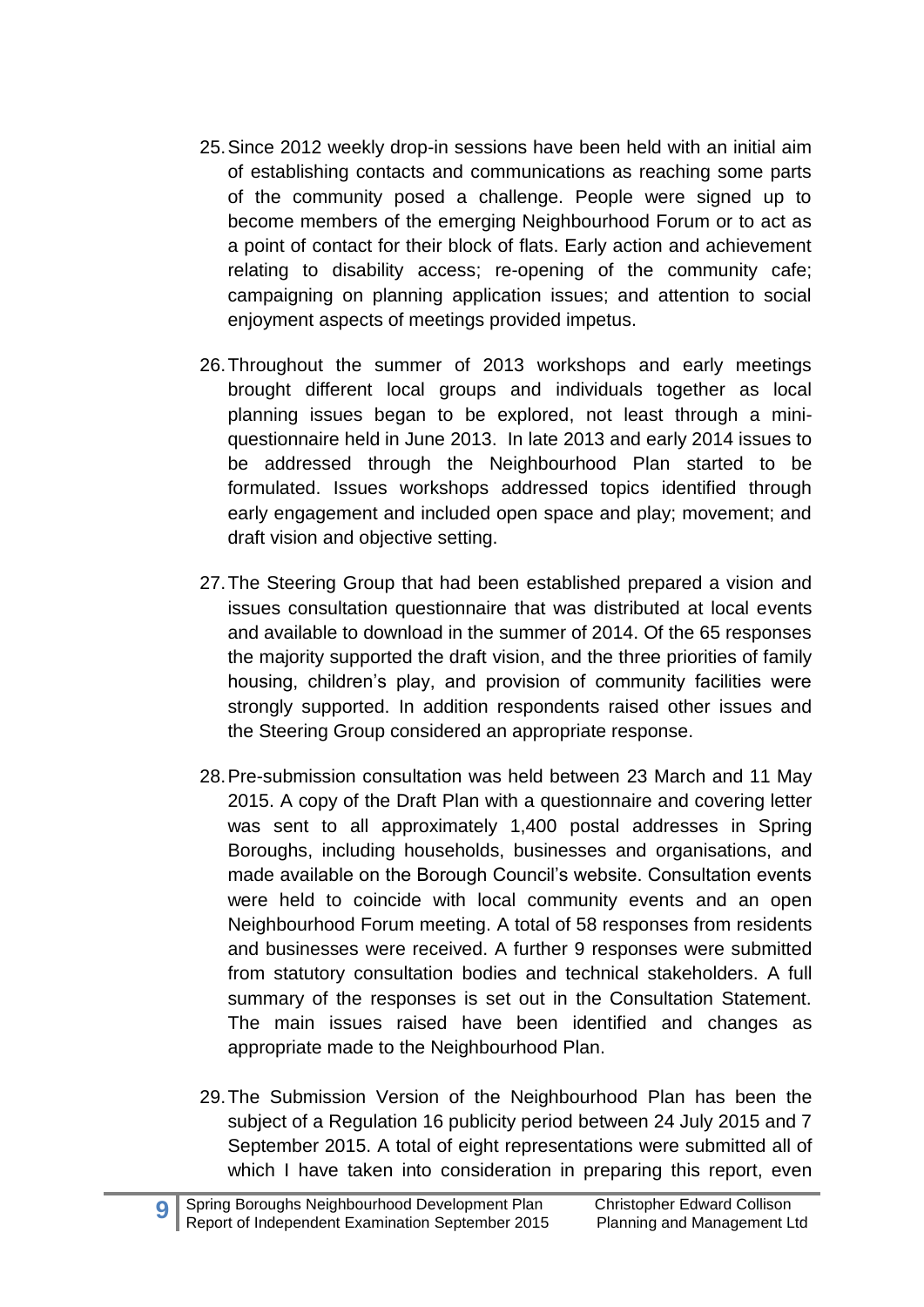though they may not be referred to in whole, or in part.

- 30.Natural England and the Marine Management Organisation confirmed no comments on the plan. Northamptonshire County Council has stated the Illustrative Masterplan should be re-titled as 'Key Diagram'. Such a change is not necessary to meet the basic conditions.
- 31.In a representation Northamptonshire Police "*Welcomes the reference to any new development being built to comply with the principles of Secured by Design and Planning Out Crime".* This representation is relevant to policies OP1, OP2 and OP5. Other general representations included positive comments supporting and complimenting the plan. Where representations relate to specific policies I consider those in the later section of my report when considering the policies concerned.
- 32. The need to develop a new local representative organisation in an area where community cohesion has in the past not been strong has presented a considerable challenge. A challenge that has been met. Consultation has clearly exceeded the requirements of the Regulations. Those people involved who have freely given their time and energy are to be congratulated on achieving effective and comprehensive engagement with the local community and other stakeholders who have influenced the content of the Neighbourhood Plan. The plan making process has clearly been a force in breaking down barriers between groups and been a unifying factor leading to a more cohesive community.

## **The Neighbourhood Plan taken as a whole**

33.This section of my report considers whether the Neighbourhood Plan taken as a whole meets EU obligations, habitats and human rights requirements; has regard to national policies and advice contained in guidance issued by the Secretary of State; whether the plan contributes to the achievement of sustainable development; and whether the plan is in general conformity with the strategic policies contained in the development plan for the area. Each of the plan policies is considered in turn in the section of my report that follows this.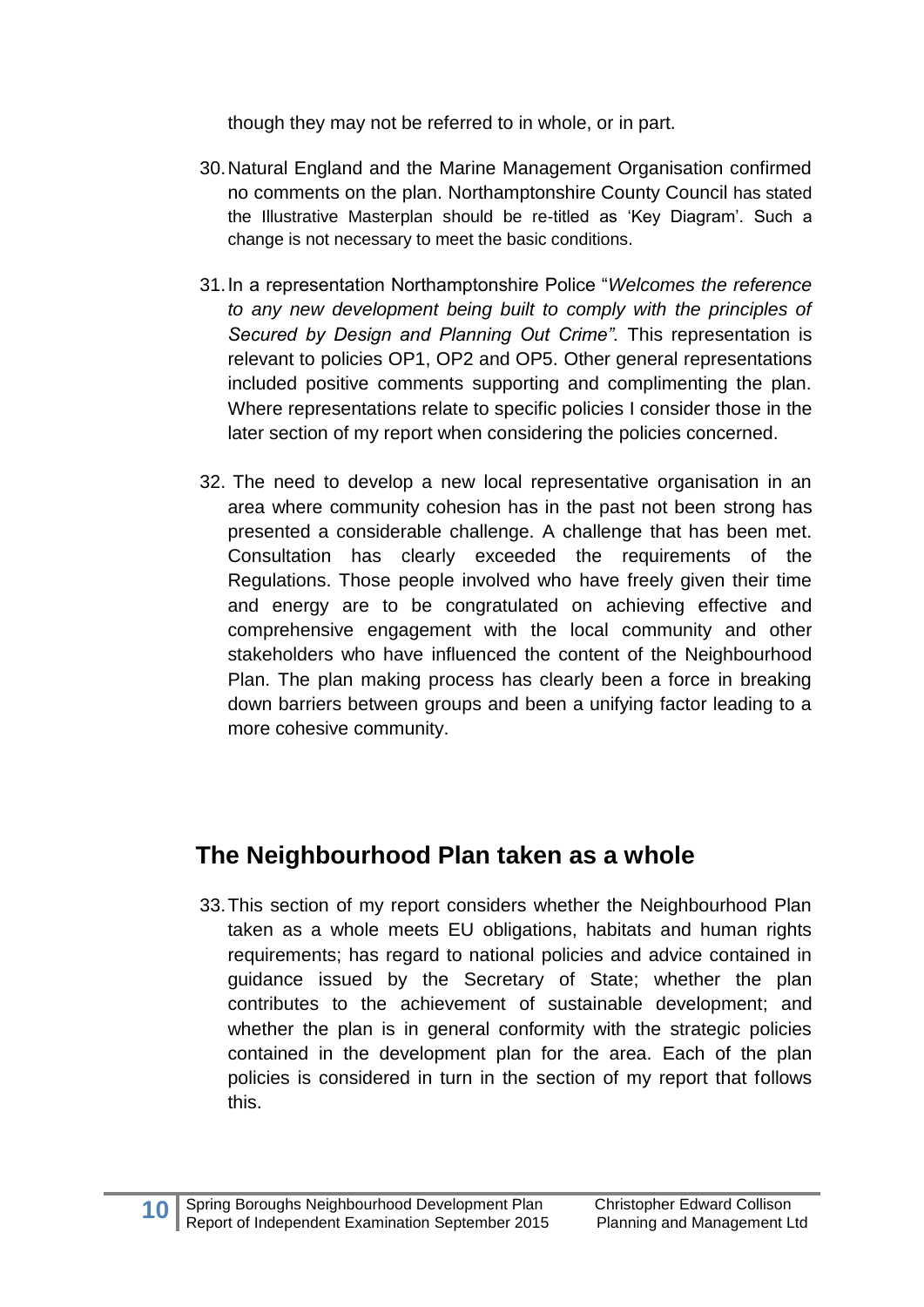Consideration of Convention rights; and whether the making of the Neighbourhood Plan does not breach, and is otherwise compatible with, EU obligations; and the making of the Neighbourhood Plan is not likely to have a significant effect on a European site or a European offshore marine site, either alone or in combination with other plans or projects

- 34.The Basic Conditions Statement states "*The Neighbourhood Plan has regard to and is compatible with the fundamental rights and freedoms guaranteed under the European Convention on Human Rights".* I have given consideration to the European Convention on Human Rights and in particular to Article 8 (privacy); Article 14 (discrimination); and Article 1 of the first Protocol (property).<sup>18</sup> I have seen nothing in the submission version of the Neighbourhood Plan that indicates any breach of the Convention.
- 35.Whilst no equalities impact assessment has been undertaken I have reached a conclusion that the Neighbourhood Plan will result in positive impacts on groups with protected characteristics. Groups including older people; young people; mothers to be and with young children; disabled people; those with limited mobility and other relevant groups will benefit from the plan policies including those relating to children's play areas and other green spaces, and community facilities including a new healthcare and community centre. The housing related policies are designed to respond to local needs. I have not identified any negative equality impacts of the Neighbourhood Plan.
- 36.The objective of EU Directive 2001/42<sup>19</sup> is *"to provide for a high level of protection of the environment and to contribute to the integration of environmental considerations into the preparation and adoption of plans and programmes with a view to promoting sustainable development, by ensuring that, in accordance with this Directive, an environmental assessment is carried out of certain plans and programmes which are likely to have significant effects on the environment."* The Neighbourhood Plan falls within the definition of 'plans and programmes'<sup>20</sup> as the Local Planning Authority is obliged to 'make' the plan following a positive referendum result. $21$
- 37.A Strategic Environmental Assessment screening report has been prepared on behalf of the Neighbourhood Forum by the Borough

**.** 

<sup>&</sup>lt;sup>18</sup> The Human Rights Act 1998 which came into force in the UK in 2000 had the effect of codifying the protections in the European Convention on Human Rights into UK law.

<sup>&</sup>lt;sup>19</sup> Transposed into UK law through the Environmental Assessment of Plans and Programmes Regulations 2004 <sup>20</sup> Defined in Article 2(a) of Directive 2001/42

<sup>&</sup>lt;sup>21</sup> Judgement of the Court of Justice of the European Union (Fourth Chamber) 22 March 2012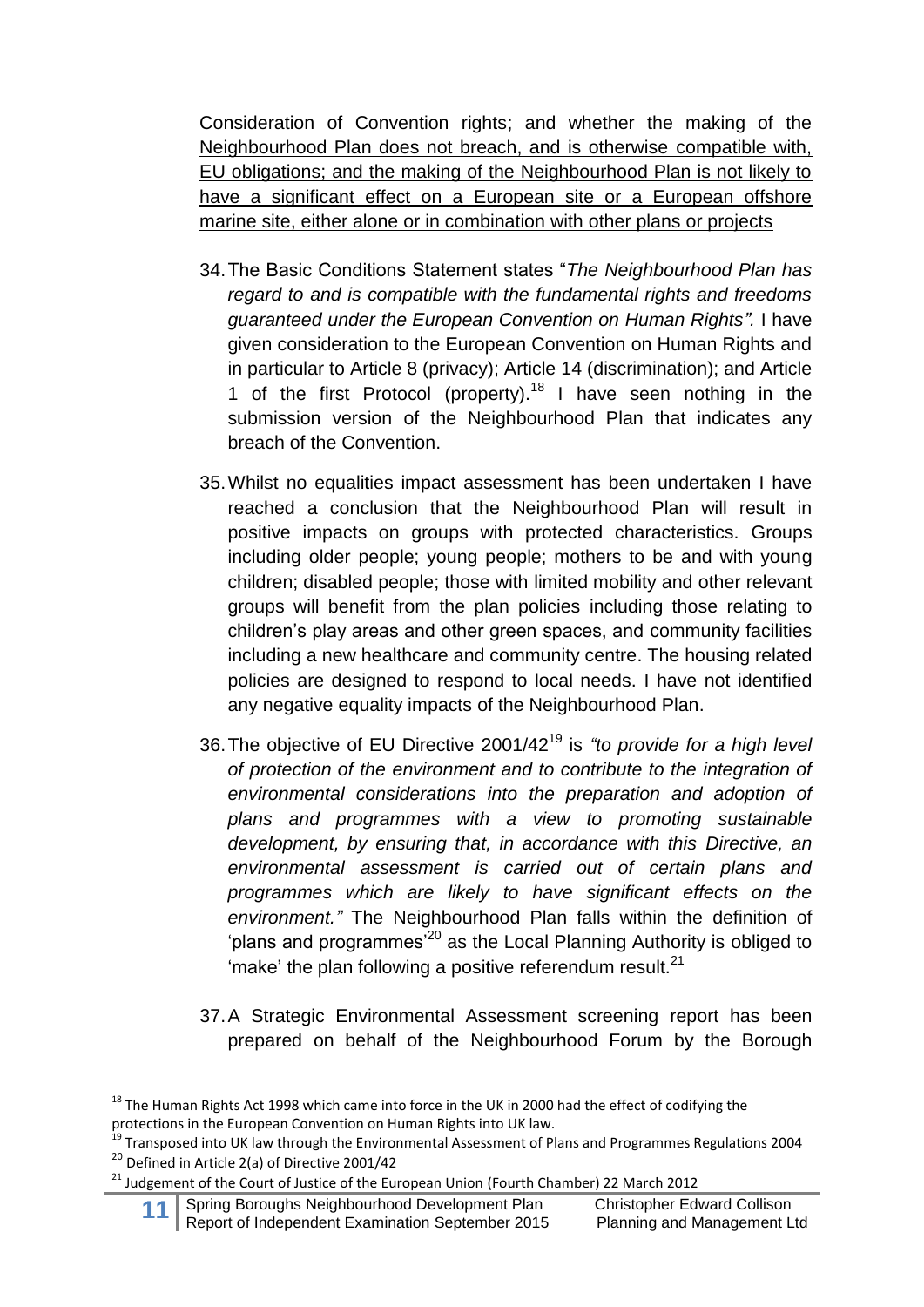Council. It is concluded that the Neighbourhood Plan does not require a full SEA to be undertaken. The screening has been subject to satisfactory consultation with the statutory consultation bodies. I am satisfied that the requirements in respect of Strategic Environmental Assessment have been met.

- 38.The Borough Council has also carried out a Habitats Regulations Screening on behalf of the Neighbourhood Forum. Applying a 15 kilometre radius the screening assessment concluded the Neighbourhood Plan would not cause any significant effects which would have a material impact on the Upper Nene Valley Gravel Pits SPA European site therefore a full Appropriate Assessment was not required. The assessment also concluded no significant effects when the Neighbourhood Plan is considered in combination with other plans and programmes. The necessary statutory consultation has been undertaken. Unsurprisingly I have not seen anything that suggests the Neighbourhood Plan will have a significant effect on a European offshore marine site.
- 39.There are a number of other EU obligations that can be relevant to land use planning including the Water Framework Directive, the Waste Framework Directive, and the Air Quality Directive but none appear to be relevant in respect of this independent examination.
- 40.I conclude that the Neighbourhood Plan:
	- is compatible with the Convention rights
	- does not breach, and is otherwise compatible with, EU obligations
	- is not likely to have a significant effect on a European site or a European offshore marine site, either alone or in combination with other plans or projects.
- 41. The Guidance<sup>22</sup> states it is the responsibility of the local planning authority to ensure that all the regulations appropriate to the nature and scope of a draft neighbourhood plan submitted to it have been met in order for the draft neighbourhood plan to progress. The local planning authority must decide whether the draft neighbourhood plan is compatible with EU obligations (including obligations under the Strategic Environmental Assessment Directive):
	- when it takes the decision on whether the neighbourhood plan should proceed to referendum; and
	- when it takes the decision on whether or not to make the neighbourhood plan (which brings it into legal force).

 $^{22}$  National Planning Policy Guidance paragraph 031 reference ID:11-031-20150209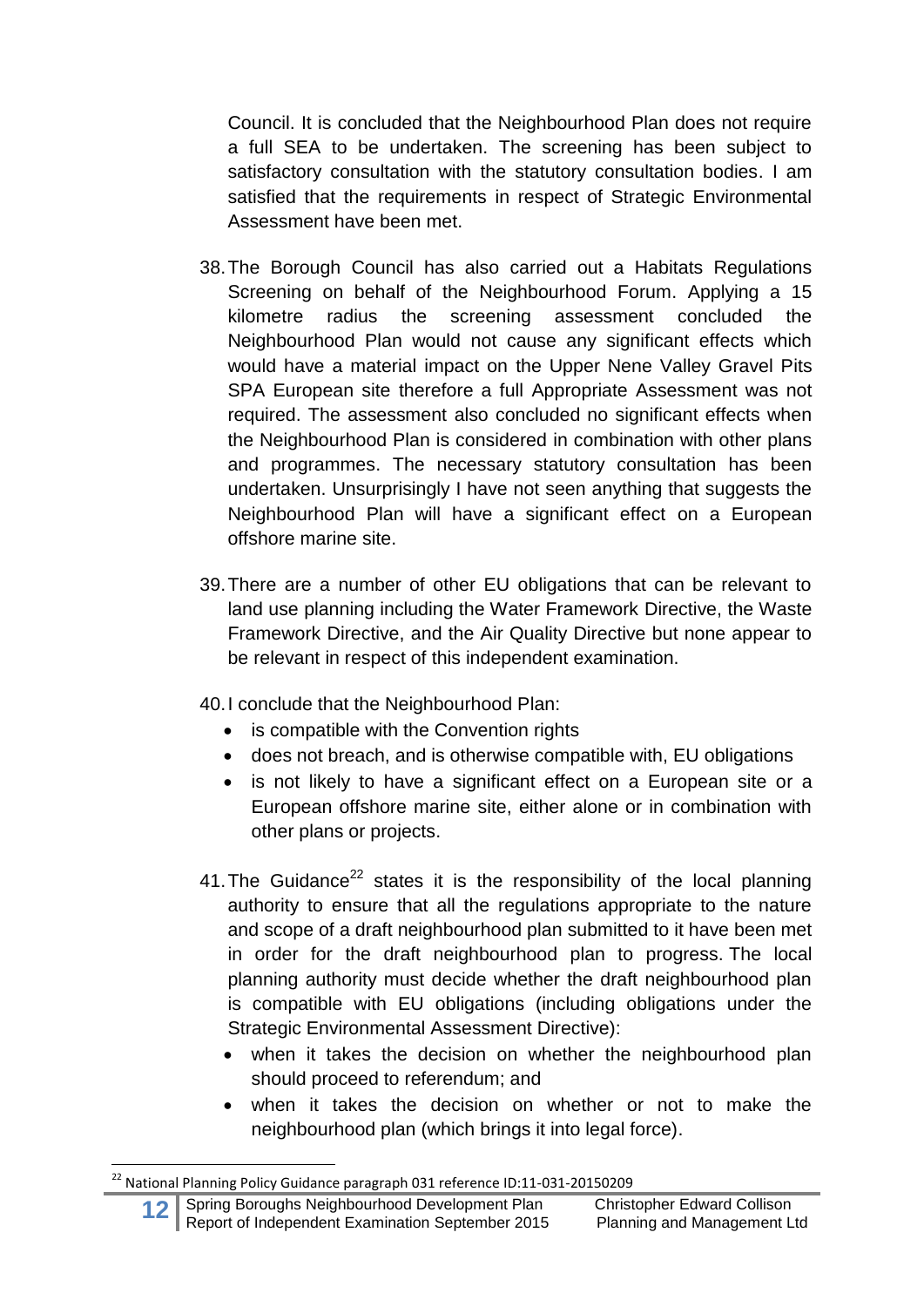Consideration whether having regard to national policies and advice contained in guidance issued by the Secretary of State, it is appropriate to make the Neighbourhood Plan; and whether the making of the Neighbourhood Plan contributes to the achievement of sustainable development

- 42.I refer initially to the basic condition "*having regard to national policies and advice contained in guidance issued by the Secretary of State, it is appropriate to make the plan".* The requirement to determine whether it is appropriate that the plan is made includes the words *"having regard to".* This is not the same as compliance, nor is it the same as part of the test of soundness provided for in respect of examinations of Local Plans<sup>23</sup> which requires plans to be "consistent with national *policy".*
- 43. Lord Goldsmith has provided guidance<sup>24</sup> that *'have regard to' means "such matters should be considered."* The Guidance assists in understanding "*appropriate*". In answer to the question "*What does having regard to national policy mean?"* the Guidance states a neighbourhood plan "*must not constrain the delivery of important national policy objectives."*
- 44.The Neighbourhood Plan evidence base includes a document "Review of Northampton's Development Plan". This document demonstrates that plan preparation has been undertaken with regard to the Framework. References are made to several relevant elements of the Framework with paragraphs 14 and 184 specifically referenced and the core planning principles are listed.
- 45.The Neighbourhood Plan states a vision that has been developed by the Steering Group and refined through consultation with the community. The vision is aspirational and comprises many components that are positively phrased including: "*push Spring Boroughs up the league of desirable neighbourhoods"; "vibrant neighbourhood with a balanced and diverse community"; "a great place to live and work";* and *"become known as one of the best parts of the town."* The vision is appropriate for a neighbourhood plan and has regard for national planning policy and in particular reflects the

<sup>&</sup>lt;sup>23</sup> Under section 20 of the Planning and Compulsory Purchase Act 2004 and in respect of which guidance is given in paragraph 182 of the Framework<br><sup>24</sup> the Atterney Coneral (Her Majesty's D

the Attorney General, (Her Majesty's Principal Secretary of State for Justice) Lord Goldsmith, at a meeting of the Lord's Grand Committee on 6 February 2006 to consider the Company Law Reform Bill (Column GC272 of Lords Hansard, 6 February 2006) and included in guidance in England's Statutory Landscape Designations: a practical guide to your duty of regard, Natural England 2010 (an Agency of another Secretary of State)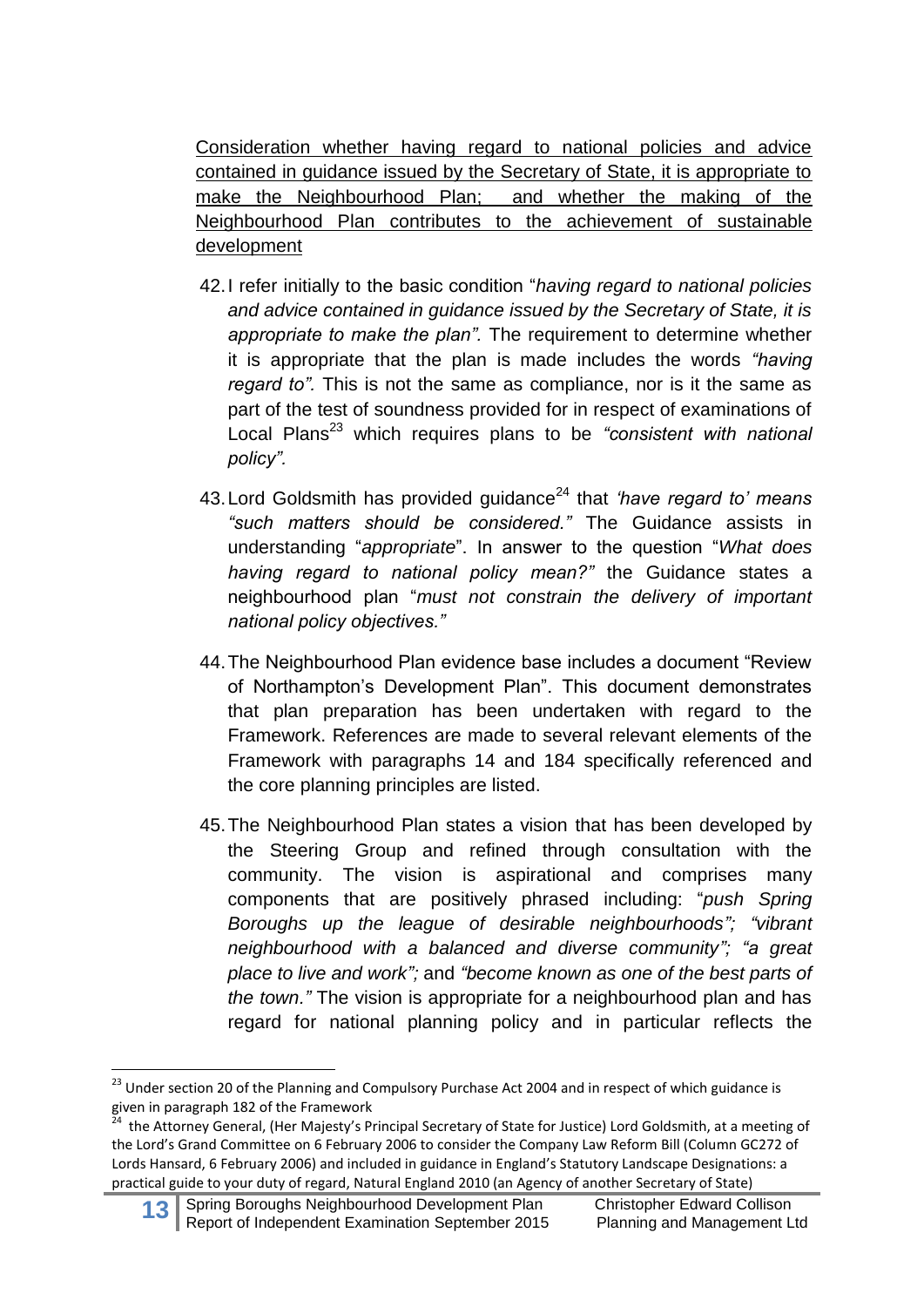components of the Framework relating to high quality homes; sustainable transport; good design; and healthy communities.

- 46.The seven objectives of the Neighbourhood Plan relating to housing; play space and youth facilities; community facilities; heritage gateway; transport; community safety; and environment are clearly stated and all are consistent with components of the Framework and in particular those aspects relating to building a strong, competitive economy, ensuring the vitality of town centres; delivering a wide choice of high quality homes; conserving and enhancing the historic environment; requiring good design; promoting healthy communities; and promoting sustainable transport.
- 47.Apart from those elements of policy of the Neighbourhood Plan in respect of which I have recommended a modification to the plan I am satisfied that need to 'have regard to' national policies and advice contained in guidance issued by the Secretary of State has, in plan preparation, been exercised in substance in such a way that it has influenced the final decision on the form and nature of the plan. This consideration supports the conclusion that with the exception of those matters in respect of which I have recommended a modification of the plan, the Neighbourhood Plan meets the basic condition "*having regard to national policies and advice contained in guidance issued by the Secretary of State, it is appropriate to make the plan."*
- 48.At the heart of the Framework is a presumption in favour of sustainable development which should be seen as a golden thread running through both plan making and decision-taking.<sup>25</sup> The Guidance states, "*This basic condition is consistent with the planning principle that all plan-making and decision-taking should help to achieve sustainable development. A qualifying body must demonstrate how its plan or order will contribute to improvements in environmental, economic and social conditions or that consideration has been given to how any potential adverse effects arising from the proposals may be prevented, reduced or offset (referred to as mitigation measures). In order to demonstrate that a draft neighbourhood plan or order contributes to sustainable development, sufficient and proportionate evidence should be presented on how the draft neighbourhood plan or order guides development to sustainable solutions".*
- 49.The Basic Conditions require my consideration whether the making of the Neighbourhood Plan contributes to the achievement of sustainable development. There is no requirement as to the nature or extent of that

<sup>&</sup>lt;sup>25</sup> Paragraph 14 National Planning Policy Framework 2012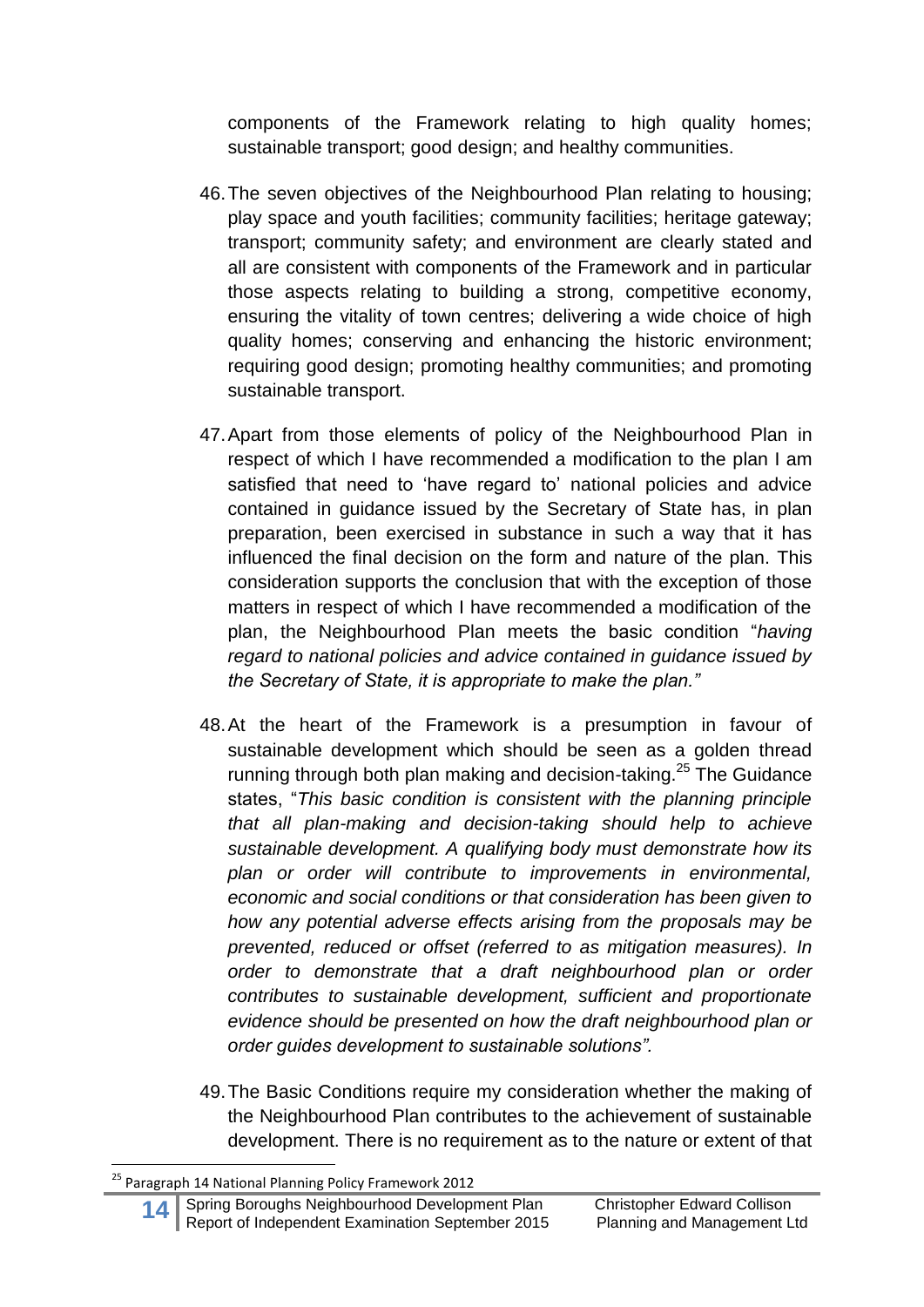contribution, nor a need to assess whether or not the plan makes a particular contribution. The requirement is that there should be a contribution. There is also no requirement to consider whether some alternative plan would make a greater contribution to sustainable development.

- 50.The Framework states there are three dimensions to sustainable development: economic, social and environmental. The Basic Conditions Statement includes a table that seeks to demonstrate the economic, social and environmental attributes of each of the Neighbourhood Plan policies. I conclude that the Neighbourhood Plan, by guiding development to sustainable solutions, contributes to the achievement of sustainable development. In particular I consider the Neighbourhood Plan seeks to:
	- Support proposals for new housing that meets local needs
	- Support proposals for new and enhanced children's play areas and youth facilities
	- Encourages environmental improvements
	- Supports new community facilities and infrastructure including a new community centre with healthcare facility
	- Supports proposals that improve connectivity and sustainable movement within and beyond the area
	- Supports the creation of a gateway that rejoices the rich heritage of the area
- 51.Subject to my recommended modifications of the Submission Plan including those relating to specific policies, as set out later in this report, I find that the Neighbourhood Plan, taken as a whole, has regard to national policies and advice contained in guidance issued by the Secretary of State and contributes to the achievement of sustainable development.

Consideration whether the making of the Neighbourhood Plan is in general conformity with the strategic policies contained in the development plan for the area of the authority (or any part of that area)

52.The Framework states that the ambition of the neighbourhood should "*support the strategic development needs set out in Local Plans*". 26

<sup>&</sup>lt;sup>26</sup> Paragraph 16 National Planning Policy Framework 2012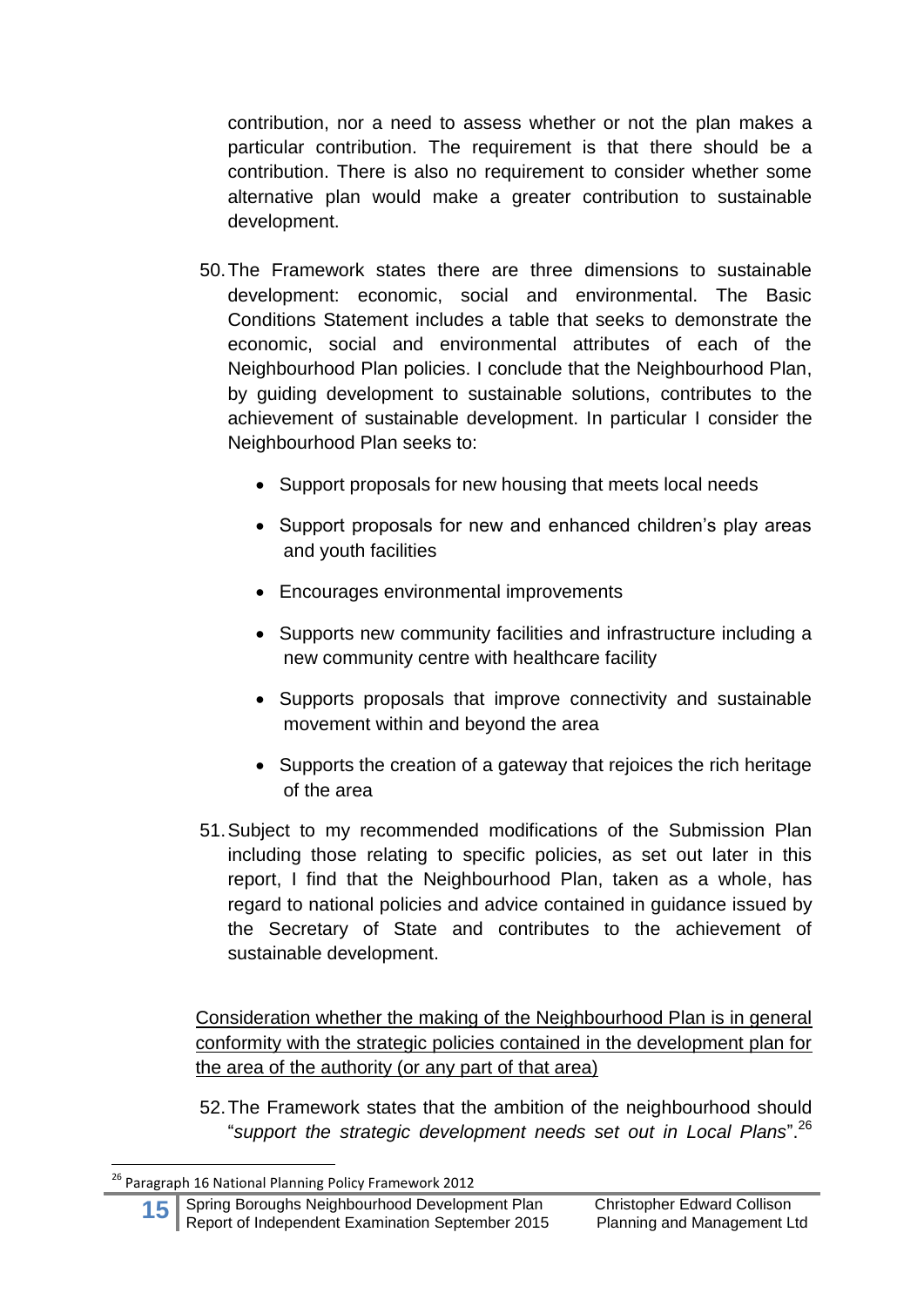"*Neighbourhood plans must be in general conformity with the strategic policies of the Local Plan. To facilitate this, local planning authorities should set out clearly their strategic policies for the area and ensure that an up-to-date Local Plan is in place as quickly as possible. Neighbourhood plans should reflect these policies and neighbourhoods should plan positively to support them. Neighbourhood plans should not promote less development than set out in the Local Plan or undermine its strategic policies*". 27

- 53.The Guidance states, *"A local planning authority should set out clearly its strategic policies in accordance with paragraph 184 of the National Planning Policy Framework and provide details of these to a qualifying body and to the independent examiner."*
- 54.In this independent examination I am required to consider whether the making of the Neighbourhood Plan is in general conformity with the strategic policies contained in the development plan for the area of the authority (or any part of that area). Some saved policies of the Northampton Local Plan adopted in 1997 remain live. The review of the saved policies by the Borough Council's Planning Committee on 10 June 2014 found some of the saved policies may not be compliant with the Framework; others have been superseded by more up to date policy or evidence; and others are no longer required. The Review of Northampton's Development Plan evidence base document states all saved policies are "non-strategic". The Borough Council has informed me that the Development Plan applying in the Spring Boroughs neighbourhood area and relevant to the Neighbourhood Plan comprises the West Northamptonshire Joint Core Strategy Local Plan (Part 1) adopted 15 December 2014, and the Northampton Central Area Action Plan adopted January 2013.
- 55.Both the West Northamptonshire Joint Core Strategy (JCS) and the Northampton Central Area Action Plan (CAAP) have been adopted after the Framework has been established. There is no requirement for a neighbourhood plan to include particular types of development and land use policies, nor is there any requirement for a neighbourhood plan to deal with any particular development and land use issues.
- 56.In order to satisfy the basic conditions the Neighbourhood Plan must be in general conformity with the strategic policies of the Development Plan. The Review of Northampton's Development Plan evidence base document sets out which policies of the Development Plan are

<sup>&</sup>lt;sup>27</sup> Paragraph 184 National Planning Policy Framework 2012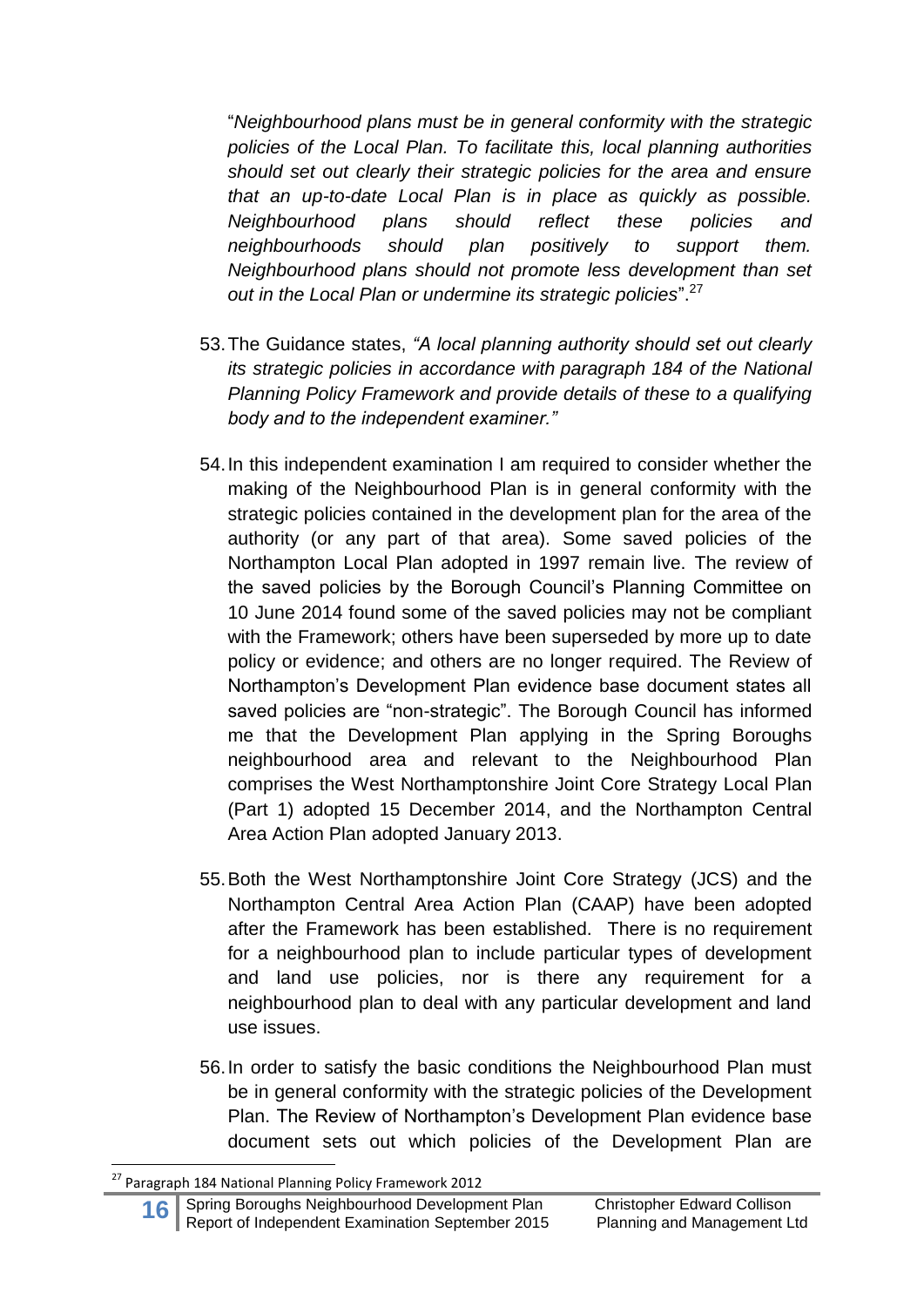considered to be strategic. Whilst the review document does not undertake an assessment of general conformity, not least because it was clearly prepared before the Neighbourhood Plan policies were known, it does identify opportunities and implications for the emerging Neighbourhood Plan. The review document was based on a tracked change version including proposed modifications of the West Northamptonshire Joint Core Strategy Local Plan (Part 1) that has presented me with an additional complication however the statements included in the review document have assisted me in determining whether the basic conditions have been met.

- 57.The Guidance states, "*When considering whether a policy is in general conformity a qualifying body, independent examiner, or local planning authority, should consider the following:*
	- *whether the neighbourhood plan policy or development proposal supports and upholds the general principle that the strategic policy is concerned with*
	- *the degree, if any, of conflict between the draft neighbourhood plan policy or development proposal and the strategic policy*
	- *whether the draft neighbourhood plan policy or development proposal provides an additional level of detail and/or a distinct local approach to that set out in the strategic policy without undermining that policy*
	- *the rationale for the approach taken in the draft neighbourhood plan or Order and the evidence to justify that approach."*
- 58.My approach to the examination of the Neighbourhood Plan policies has been in accordance with this guidance. If there were to be a conflict between a policy in a neighbourhood plan and a policy in a local plan the conflict must be resolved in favour of the policy contained in the last of those plans to become part of the Development Plan.<sup>28</sup> The Neighbourhood Plan cannot therefore prejudice the emerging Local Plan, the Northampton Local Plan Part 2, in this respect.<sup>29</sup>
- 59.Consideration whether the making of the Neighbourhood Plan is in general conformity with the strategic policies contained in the development plan for the area of the authority (or any part of that area) has been addressed through examination of the plan as a whole and each of the plan policies below. Subject to the modifications I have recommended I have concluded the Neighbourhood Plan is in general

**.** 

<sup>&</sup>lt;sup>28</sup> Section 38(5) Planning and Compulsory Purchase Act 2004

<sup>&</sup>lt;sup>29</sup> See paragraph 103 of the Judgement in BDW Trading Limited, Wainholmes Developments Ltd v Cheshire West & Chester BC [2014] EWHC 1470 (Admin)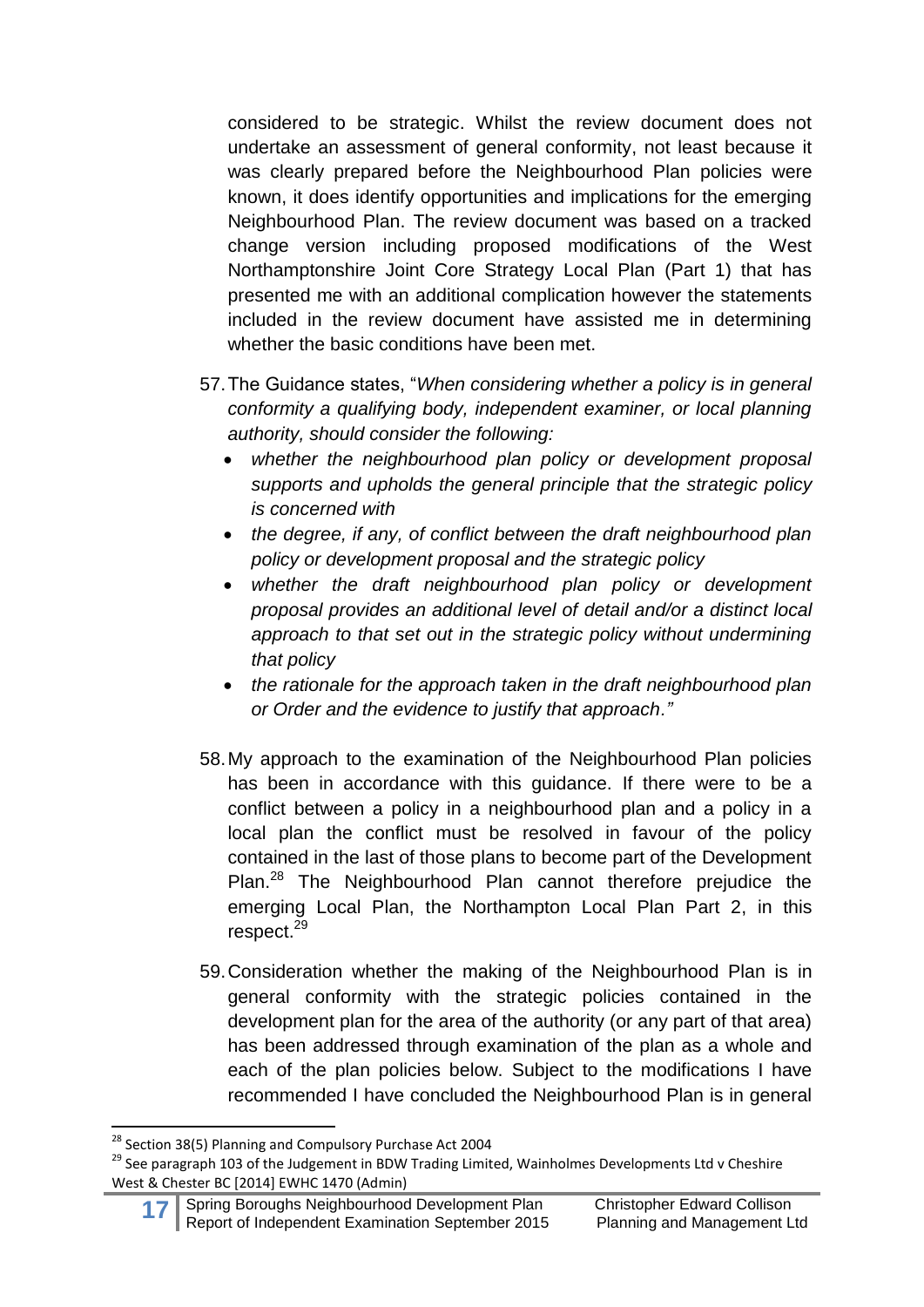conformity with the strategic policies contained in the Development Plan.

### **The Neighbourhood Plan policies**

60.The Neighbourhood Plan includes 5 plan wide policies and 3 area based policies:

Plan Wide Policies

OP1: Sustainable Development Principles

OP2: Family Housing

- OP3: Children's Play Space and Other Green Spaces
- OP4: Community Facilities
- OP5: Streets, Movement and Parking

Area Based Policies

- AB Policy 1: North West Spring Boroughs
- AB Policy 2: Central Spring Boroughs
- AB Policy 3: South Spring Boroughs
- 61.The Guidance states "*Neighbourhood planning provides a powerful set of tools for local people to ensure that they get the right types of development for their community. The ambition of the neighbourhood should be aligned with the strategic needs and priorities of the wider local area. Neighbourhood plans must be in general conformity with the strategic policies of the Local Plan." "Outside these strategic elements, neighbourhood plans will be able to shape and direct sustainable development in their area."*
- 62."*A policy in a neighbourhood plan should be clear and unambiguous. It should be drafted with sufficient clarity that a decision maker can apply it consistently and with confidence when determining planning applications. It should be concise, precise and supported by appropriate evidence. It should be distinct to reflect and respond to the unique characteristics and planning context of the specific neighbourhood area for which it has been prepared."*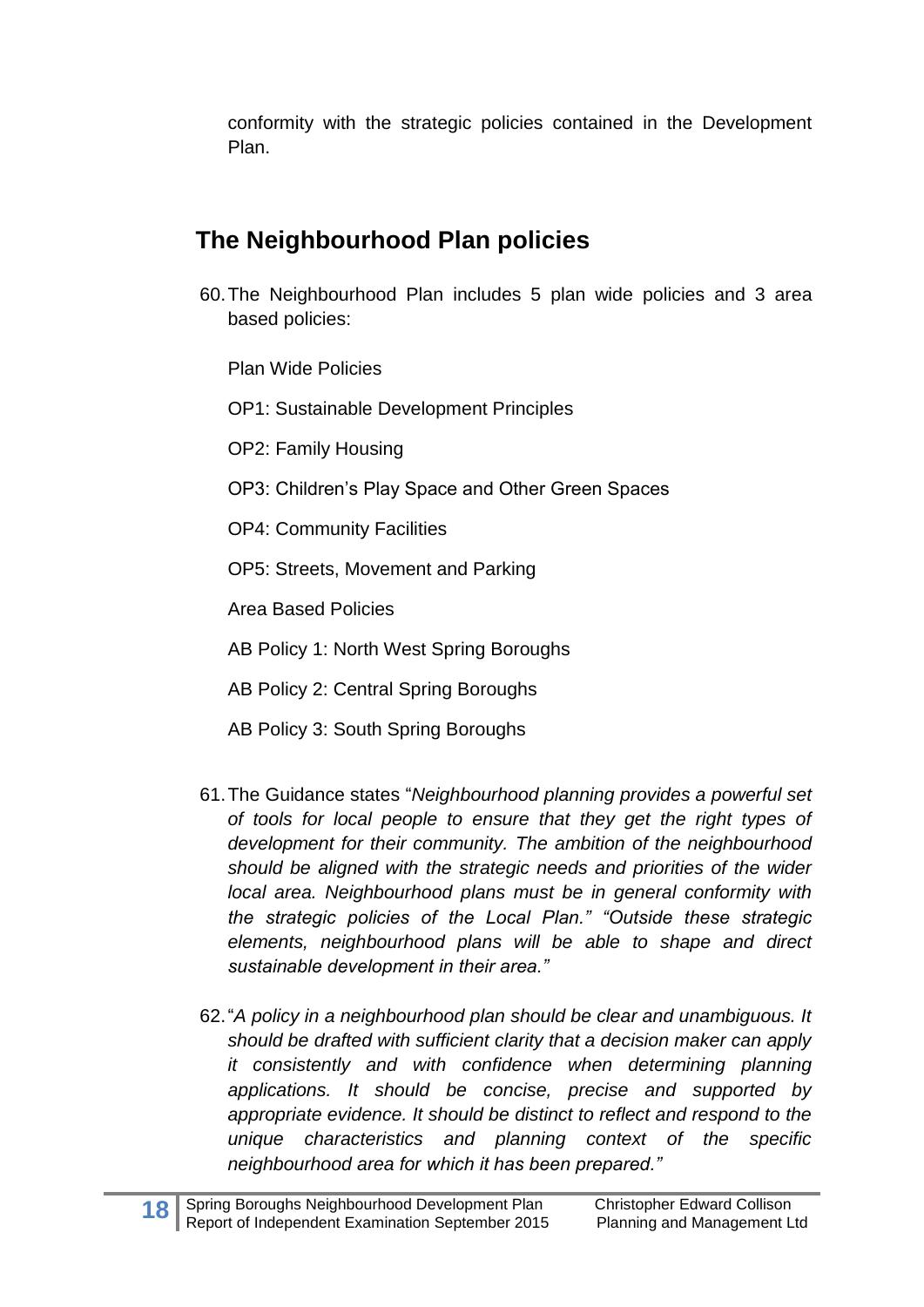- 63.*"While there are prescribed documents that must be submitted with a neighbourhood plan ... there is no 'tick box' list of evidence required for neighbourhood planning. Proportionate, robust evidence should support the choices made and the approach taken. The evidence should be drawn upon to explain succinctly the intention and rationale of the policies in the draft neighbourhood plan".*
- 64.*"A neighbourhood plan must address the development and use of land. This is because if successful at examination and referendum the neighbourhood plan will become part of the statutory development plan once it has been made (brought into legal force) by the planning authority. Applications for planning permission must be determined in accordance with the development plan, unless material considerations indicate otherwise." 30*
- 65.If to any extent a policy set out in the Neighbourhood Plan conflicts with any other statement or information in the plan, the conflict must be resolved in favour of the policy. Given that policies have this status, and if the Neighbourhood Plan is made they will be utilised in the determination of planning applications and appeals, I have examined each policy individually in turn.
- 66.Prior to consideration of each policy individually I draw attention to issues relating to description of housing provision that are relevant to policies OP1; OP2; AB1; AB2; and AB3. These policies include reference to:

OP1 size, design, tenure, affordability OP2 types, sizes, tenures, affordable family housing with private outdoor space, housing management

AB1 types, tenure, 3 bedroom affordable family homes

AB2 affordable housing suitable for families, affordable family housing with gardens, family housing, types, tenures, three bedroom family homes

AB3 affordable family housing

So that the Neighbourhood Plan provides clarity for decision makers consistent terminology should be used. The Framework refers to size, type, tenure, and affordable as terms used to describe local housing demand in a particular location. Use of the term type, which I consider

 $30$  See section 38(6) of the Planning and Compulsory Purchase Act 2004.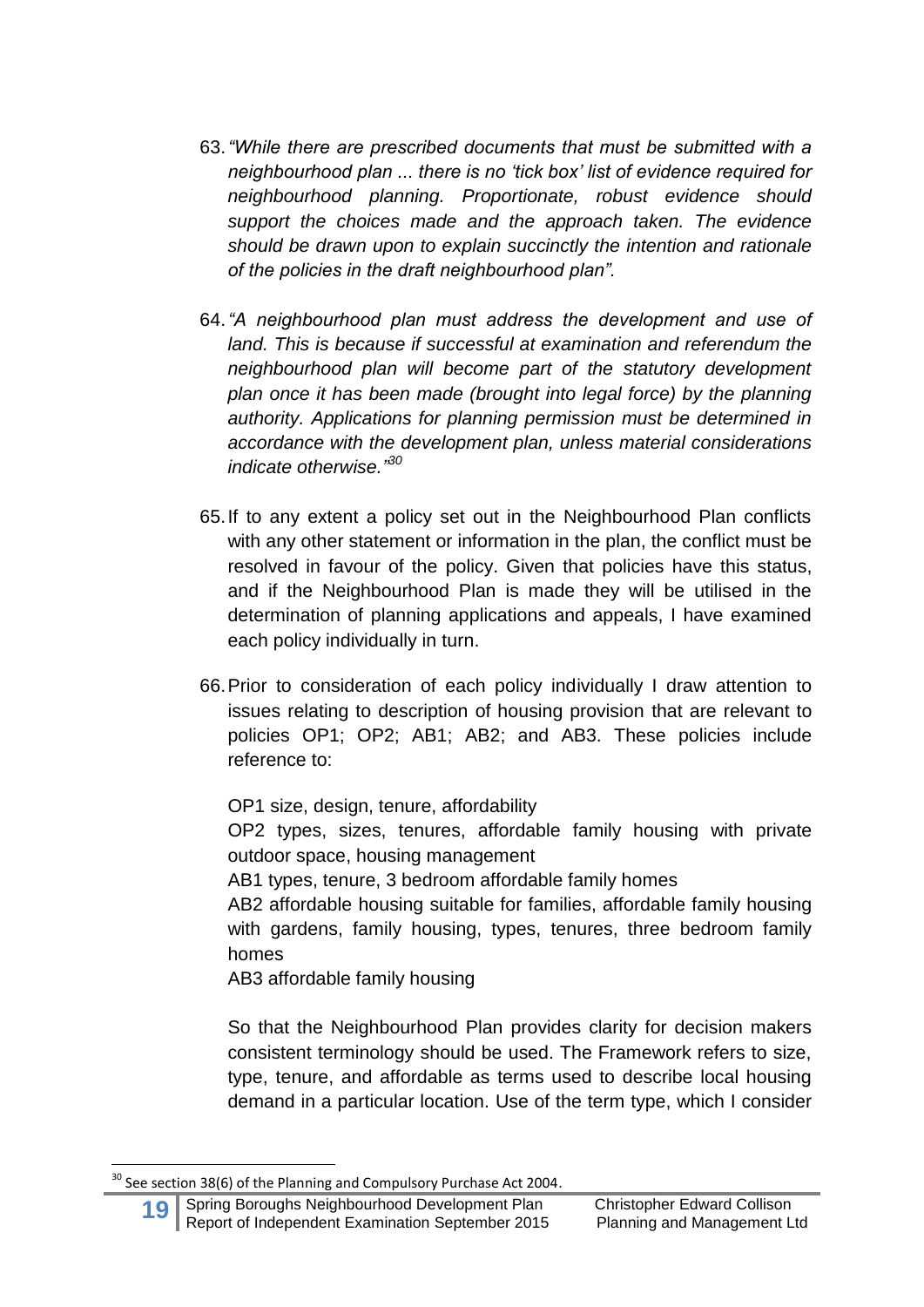includes the concept of design for these purposes, instead of design in policy OP1 would achieve consistency in this respect.

- 67.A family can comprise a variety of memberships and a family home can reflect this. The use of the term three bedroom family home offers clarity to decision makers. A garden can include shared space whereas private outdoor space is less ambiguous. Consistent use of the term 'affordable three bedroom family homes with private outdoor space' will offer decision makers clarity.
- 68.I have given particular consideration to the use of the term "appropriate provision of housing management" in policy OP2. Generally land use policy does not distinguish between forms of management, for example a private or public company, or independent or multiple retailers. I have however noted paragraph 50 of the Framework does refer to a "*range*" of housing, and Annex 2 to the Framework does identify *"social rented, affordable rented and intermediate affordable housing".* Additionally CAAP Policy 24 Spring Boroughs that has been subject to rigorous examination of soundness and legal compliance, and adopted in January 2013 after the Framework was published, includes reference to "*appropriate provision of housing management*". In that the Development Plan currently includes that element it would not be conducive to the achievement of clarity for decision makers for this element to be excluded from the Neighbourhood Plan. I have also taken into account the high quality of the Neighbourhood Plan evidence base in exploring housing ownership and management options. I do not recommend any modification in this respect.

#### **Recommended modification 1: In Policies OP1, OP2, AB1, AB2 and AB3 Housing needs and provision should be described consistently**

#### **OP1: Sustainable Development Principles**

69.This policy seeks to establish, subject to conditions, that planning permission will be granted for development that supports the local community by providing suitable family housing related to local demand and need; a high quality environment; infrastructure to support improved leisure, recreational and social facilities; defined better connections; and designs that provide security. The policy also requires development to protect and enhance residential amenity; local character and appearance; and social, built, historic, cultural and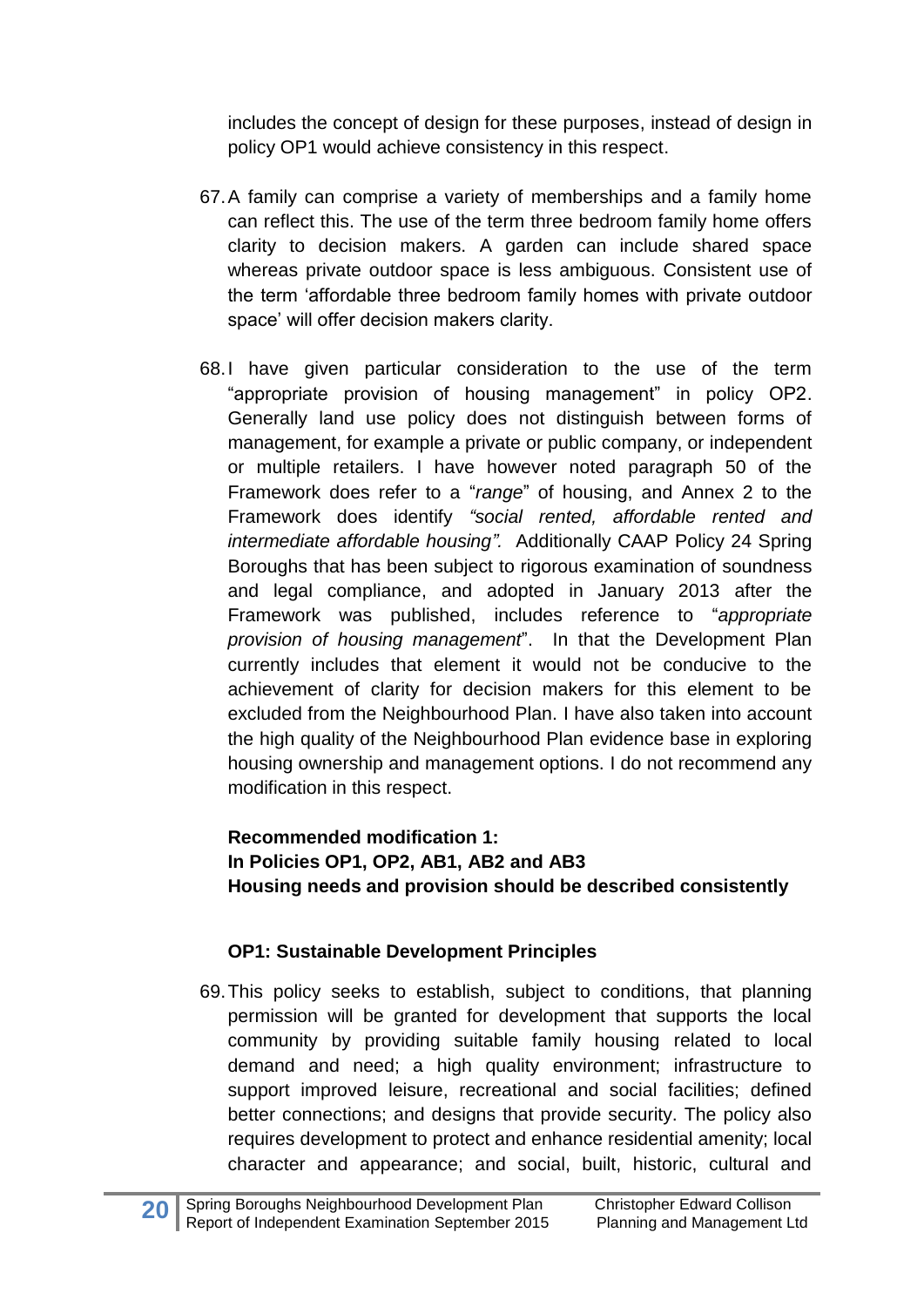natural heritage assets, especially linked to the Castle sites and surroundings.

- 70.Part A of the policy sets out 5 aspects and elements of development schemes that if present in a proposal would lead to a grant of planning permission. This raises two issues, firstly regarding the basis of decision making, and secondly regarding obligations.
- 71.With regard to the issue of decision making the Framework states "*the planning system is plan-led. Planning law requires that applications for planning permission must be determined in accordance with the development plan, unless material considerations indicate otherwise".* This basis for decision making should be made clear through use of the term "proposals will be supported" in recognition that the basis of decision making is the development plan unless material considerations indicate otherwise. The material considerations at the time of determination of a future planning application are unknown and therefore cannot be dismissed through a policy that states planning permission will be granted. I have recommended a modification so that the basis of decision making on planning applications should be clarified.
- 72.With regard to the issue of obligations the Guidance states "*If the policies and proposals are to be implemented as the community intended a neighbourhood plan needs to be deliverable. The National Planning Policy Framework requires that the sites and the scale of development identified in a plan should not be subject to such a scale of obligations and policy burdens that their ability to be developed viably is threatened".* Part A of the policy sets out 5 aspects and elements of development schemes including affordable homes; a high quality environment; infrastructure; better connections, and security that if present in a proposal would attract support. In this way the policy offers clear guidance for decision makers within the circumstances covered. The elements listed are not expressed as representing obligations. The policy is silent as to how proposals that do not include the aspects and elements listed are to be considered. On this basis the policy meets the basic conditions.
- 73.The policy is in general conformity with the strategic policies contained in the Development Plan and in particular Northampton Central Area Action Plan policies: 1 Promoting Design Excellence; 3 Public Realm; 4 Green Infrastructure; 6 Inner Ring Road; 9 Pedestrian and Cycle Movement Framework; 16 Central Area Living; 19 Castle Station; 24 Spring Boroughs; and 36 Infrastructure Delivery, and West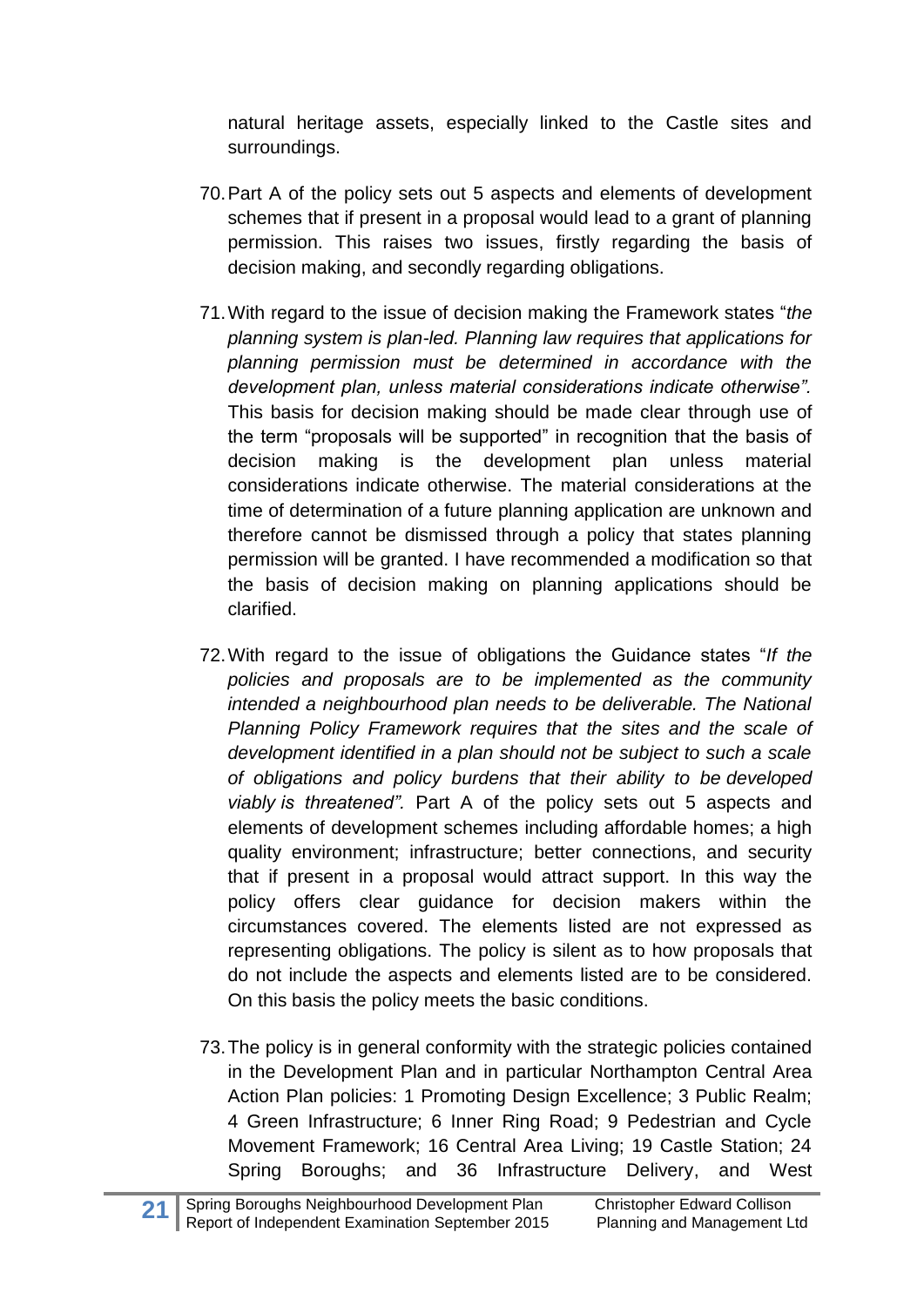Northamptonshire Joint Core Strategy Local Plan (Part 1) policies SA Presumption in Favour of Sustainable Development; S1 The Distribution of Development; S3 Scale and Distribution of Housing Development; S4 Northampton Related Development Area; S10 Sustainable Development Principles; C1 Changing Behaviour and Achieving Modal Shift; C2 New Developments; C5 Enhancing Local and Neighbourhood Connections; RC1 Delivering Community Regeneration; RC2 Community Needs; H1 Housing Density and Mix and Type of Dwellings; H2 Affordable Housing; H6 Managing the Existing Housing Stock; BN1 Green Infrastructure Connections; BN5 The Historic Environment; INF2 Contributions to Infrastructure Requirements; N1 The Regeneration of Northampton; N2 Northampton Central Area; N11 Supporting Areas of Community Regeneration; N12 Northampton's Transport Network Improvements.

74.The policy seeks to shape and direct sustainable development to ensure that local people get the right type of development for their community. The policy has regard to the components of the Framework concerned with delivering a wide choice of high quality homes; requiring good design; conserving and enhancing the natural environment; and conserving and enhancing the historic environment. Subject to modification, including recommended modification 1 above, this policy meets the basic conditions.

#### **Recommended Modification 2:**

#### **In policy OP1**

**Delete "Planning permission will be granted" and insert "Proposals will be supported"**

### **OP2: Family Housing**

- 75.Part A of this policy seeks to establish support for housing developments that contribute towards rebalancing types, sizes and tenures to meet local housing needs and achieve referenced design principles. It is stated that proposals for affordable family housing with private outdoor space will be particularly encouraged.
- 76.The policy raises the question how local housing needs are to be assessed throughout the plan period. The proposer of a scheme may provide their own assessment of local housing needs that may not reflect the assessment from within the local community. The scale of development proposed in a scheme may not always reasonably justify an obligation to undertake a local housing needs assessment. I therefore recommend a modification of the policy in this respect.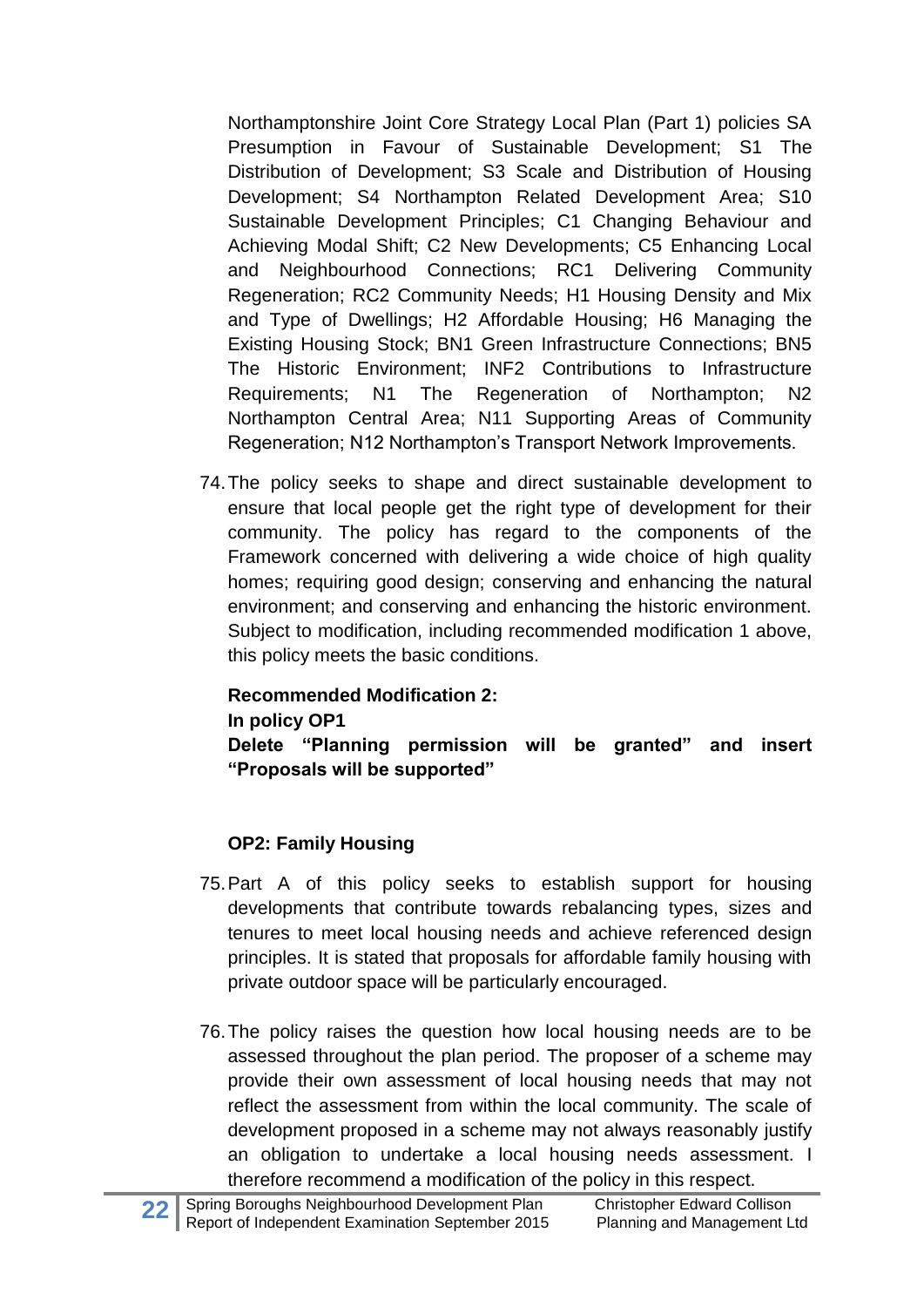- 77.A representation supports the emphasis on providing family housing but recognises that the predominance of flat living will continue for some years.
- 78.The policy is in general conformity with the strategic policies contained in the Development Plan and in particular Northampton Central Area Action Plan policies: 1 Promoting Design Excellence; 16 Central Area Living; and 24 Spring Boroughs, and West Northamptonshire Joint Core Strategy Local Plan (Part 1) policies SA Presumption in Favour of Sustainable Development; S1 The Distribution of Development; S3 Scale and Distribution of Housing Development; S4 Northampton Related Development Area; S10 Sustainable Development Principles; C2 New Developments; RC1 Delivering Community Regeneration; RC2 Community Needs; H1 Housing Density and Mix and Type of Dwellings; H2 Affordable Housing; H6 Managing the Existing Housing Stock; N1 The Regeneration of Northampton; N2 Northampton Central Area; and N11 Supporting Areas of Community Regeneration.
- 79. The policy seeks to shape and direct sustainable development to ensure that local people get the right type of development for their community. The policy has regard to the components of the Framework concerned with delivering a wide choice of high quality homes; and requiring good design. Subject to modification, including recommended modification 1 above, this policy meets the basic conditions.

**Recommended Modification 3: In policy OP2 After "needs" continue "as most recently assessed"**

### **OP3: Children's Play Space and Other Green Spaces**

- 80.This policy seeks to establish support and encouragement of new and enhanced children's play areas and youth facilities. The policy also encourages opportunities for improving the environment through community gardening, particularly in the gateways between Spring Boroughs and other areas.
- 81.One representation commented on the lack of space in an area dominated by flats and where large numbers of children are without access to greenspace stating provision of play space is a very high priority.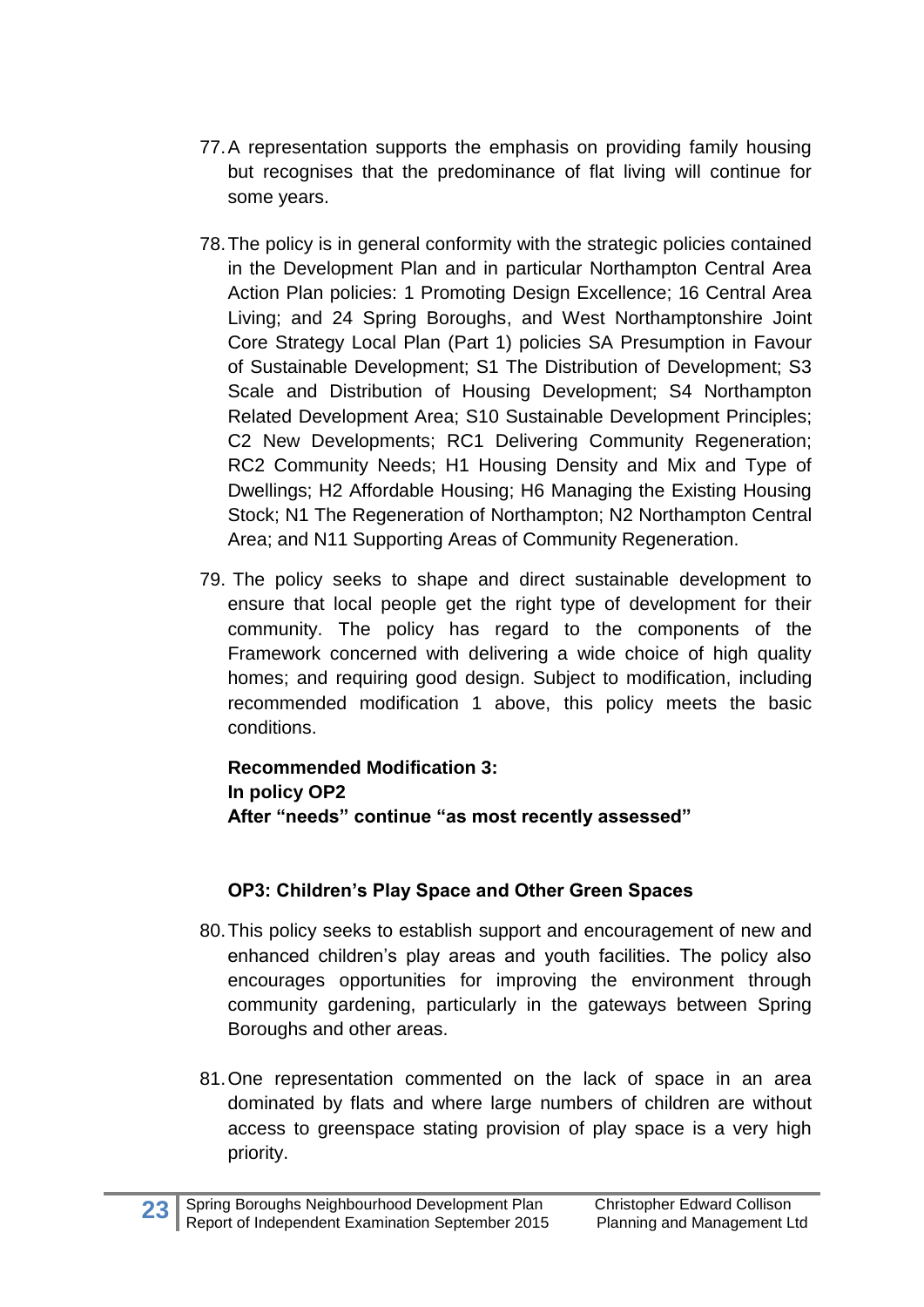- 82.A policy should offer sufficient clarity to guide decision makers when assessing a development proposal. Whilst the term 'safe' is able to be verified the term 'fun' whilst able to be observed once a facility is in place presents a challenge when assessing a proposal. Clearly facilities that are high quality, innovative, challenging, and exciting environments in which children can undertake recreational and learning activities are likely to attract children and sustain engagement over time. If use of a facility is not fun then it is likely to be little used. In assessing proposals it would be possible to observe facilities of a similar nature already in place elsewhere and take a view on the likelihood of fun being experienced in the new facility. Despite the difficulty of assessment for decision makers I am content that fun and safe are desirable characteristics and are expressed to reflect views within the community. I do not therefore propose any modification of the wording of this element of the policy.
- 83.The second element of the policy relates to encouragement of community gardening. Community gardening has a long history and several successful schemes are in place in a number of localities. It would be helpful to include in the justification of the policy some text that would enhance understanding of the type of scheme envisaged and the undoubted social, health and environmental benefits. I have not recommended a modification in respect of this adjustment on this basis it is not necessary to meet the basic conditions.
- 84.The policy is in general conformity with the strategic policies contained in the Development Plan and in particular Northampton Central Area Action Plan policies: 1 Promoting Design Excellence; 3 Public Realm; 4 Green Infrastructure; 6 Inner Ring Road; and 24 Spring Boroughs, and West Northamptonshire Joint Core Strategy Local Plan (Part 1) policies S10 Sustainable Development Principles; RC1 Delivering Community Regeneration; RC2 Community Needs; BN1 Green Infrastructure Connections; N1 The Regeneration of Northampton; N2 Northampton Central Area; and N11 Supporting Areas of Community Regeneration.
- 85.The policy seeks to shape and direct sustainable development to ensure that local people get the right type of development for their community. The policy has regard to the components of the Framework concerned with requiring good design; promoting healthy communities; and conserving and enhancing the natural environment. This policy meets the basic conditions.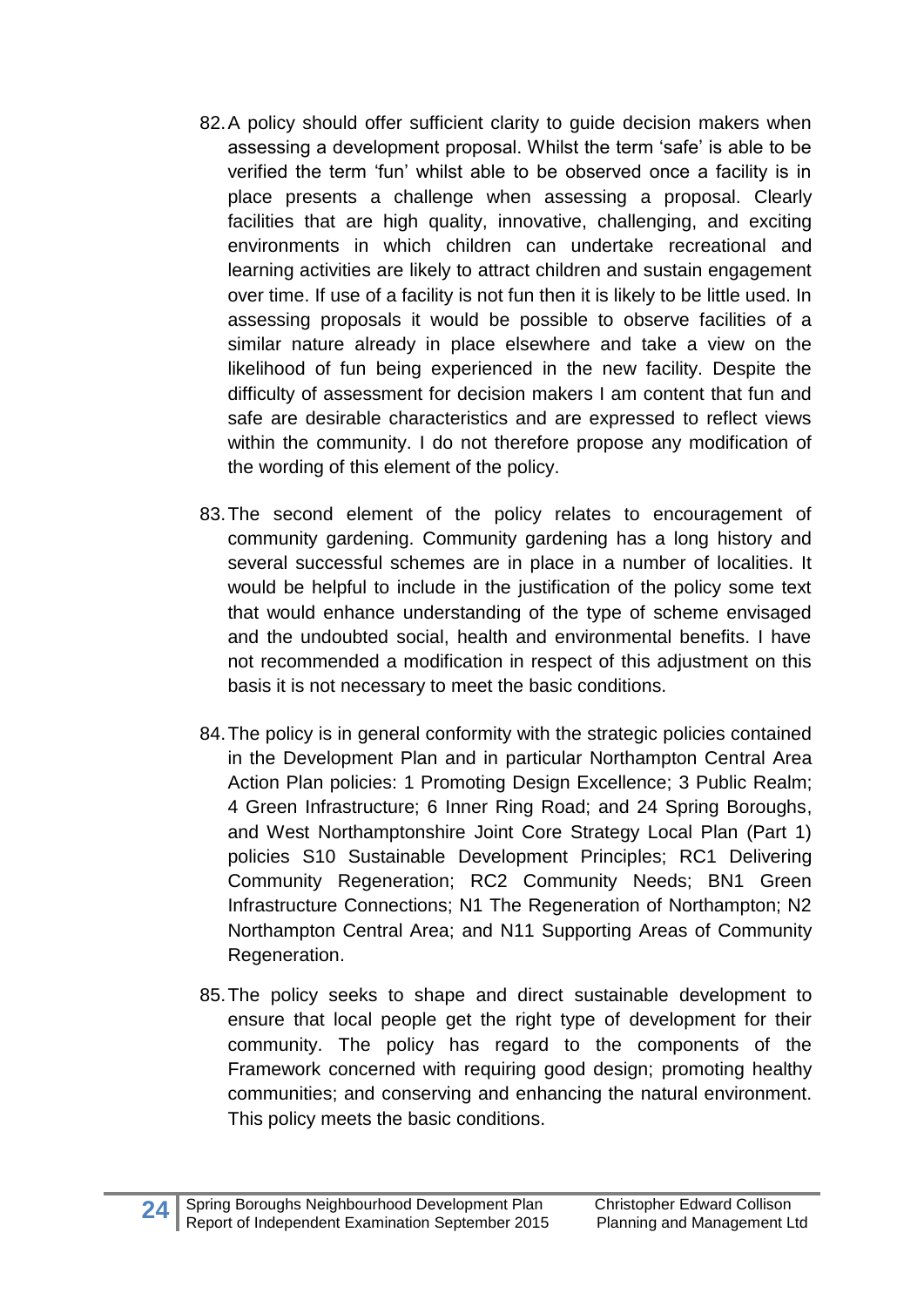#### **OP4: Community Facilities**

- 86.This policy seeks to establish support for the delivery of community facilities and other infrastructure projects.
- 87.The inclusion in the policy of the term "using sources of funds as appropriate" does not assist decision makers and relates to a non-land use matter. I recommend its deletion. The term "infrastructure projects" is imprecise and could include a range of types that may not serve the needs of the local community. I recommend a clarification.
- 88.National land use policy does not distinguish between types of community buildings on the basis of linkage or association with faith groups. I recommend use of a descriptive phrase that makes it clear the facility should be a place provided for the people, groups and organisations in the Spring Boroughs area where they can meet one another and undertake activities, and is open for the whole community rather than any specialised or designated group. Activities can include social events, education classes or recreational activities.
- 89.The policy is in general conformity with the strategic policies contained in the Development Plan and in particular Northampton Central Area Action Plan policies: 16 Central Area Living; 24 Spring Boroughs; and 36 Infrastructure Delivery, and West Northamptonshire Joint Core Strategy Local Plan (Part 1) policies S1 The Distribution of Development; S10 Sustainable Development Principles; RC1 Delivering Community Regeneration; RC2 Community Needs; INF2 Contributions to Infrastructure Requirements; N1 The Regeneration of Northampton; N2 Northampton Central Area; and N11 Supporting Areas of Community Regeneration.
- 90.The policy seeks to shape and direct sustainable development to ensure that local people get the right type of development for their community. The policy has regard to the components of the Framework concerned with promoting healthy communities. Subject to modification this policy meets the basic conditions.

### **Recommended Modification 3 In policy OP4**

- **Delete "using sources of funds as appropriate"**
- **After "infrastructure projects" insert "demonstrably serving the needs of the local community"**
- **Delete "non-faith based" and after "integrated community building" insert "open to use by all members of the community"**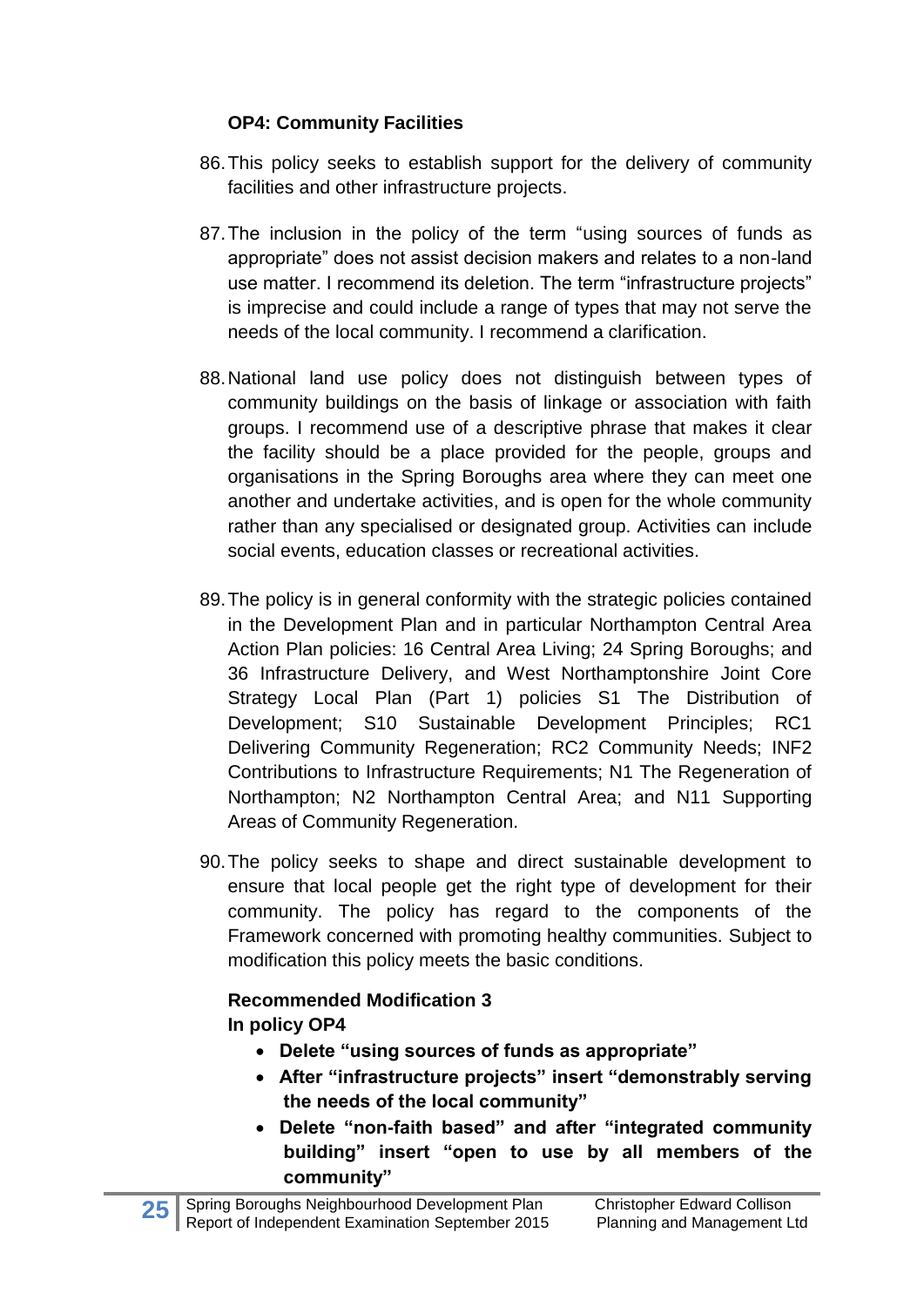#### **OP5: Streets, Movement and Parking**

- 91.This policy seeks to establish support for proposals that increase connectivity with reference to key destinations. The policy addresses the need for safe movement and also includes provisions relating to non-car movement as well as supporting an increase in kerbside parking facilities.
- 92.Part B of the policy supports the identification of residential streets to create 'home zones'. This aspect of the policy does not relate to the development and use of land and therefore cannot form part of a neighbourhood development plan. The Guidance states "*Neighbourhood planning can inspire local people and businesses to consider other ways to improve their neighbourhood than through the development and use of land. They may identify specific action or policies to deliver these improvements. Wider community aspirations than those relating to development and use of land can be included in a neighbourhood plan, but actions dealing with non land use matters should be clearly identifiable. For example, set out in a companion document or annex*." I recommend part B of the policy should be deleted and should be registered as a community aspiration of significance through inclusion in a non-statutory annex to the Neighbourhood Plan.
- 93.A representation asks why increase kerbside parking and not overall parking. In this respect it is not within my role to produce an alternative plan and no modification is necessary to meet the basic conditions.
- 94.The policy is in general conformity with the strategic policies contained in the Development Plan and in particular Northampton Central Area Action Plan policies: 1 Promoting Design Excellence; 3 Public Realm; 6 Inner Ring Road; 9 Pedestrian and Cycle Movement Framework; 10 Parking; 16 Central Area Living; 19 Castle Station; 24 Spring Boroughs; and 36 Infrastructure Delivery, and West Northamptonshire Joint Core Strategy Local Plan (Part 1) policies SA Presumption in Favour of Sustainable Development; S4 Northampton Related Development Area; S10 Sustainable Development Principles; C1 Changing Behaviour and Achieving Modal Shift; C5 Enhancing Local and Neighbourhood Connections; RC1 Delivering Community Regeneration; RC2 Community Needs; BN1 Green Infrastructure Connections; N1 The Regeneration of Northampton; N2 Northampton Central Area; N11 Supporting Areas of Community Regeneration; and N12 Northampton's Transport Network Improvements.
- 95.The policy seeks to shape and direct sustainable development to ensure that local people get the right type of development for their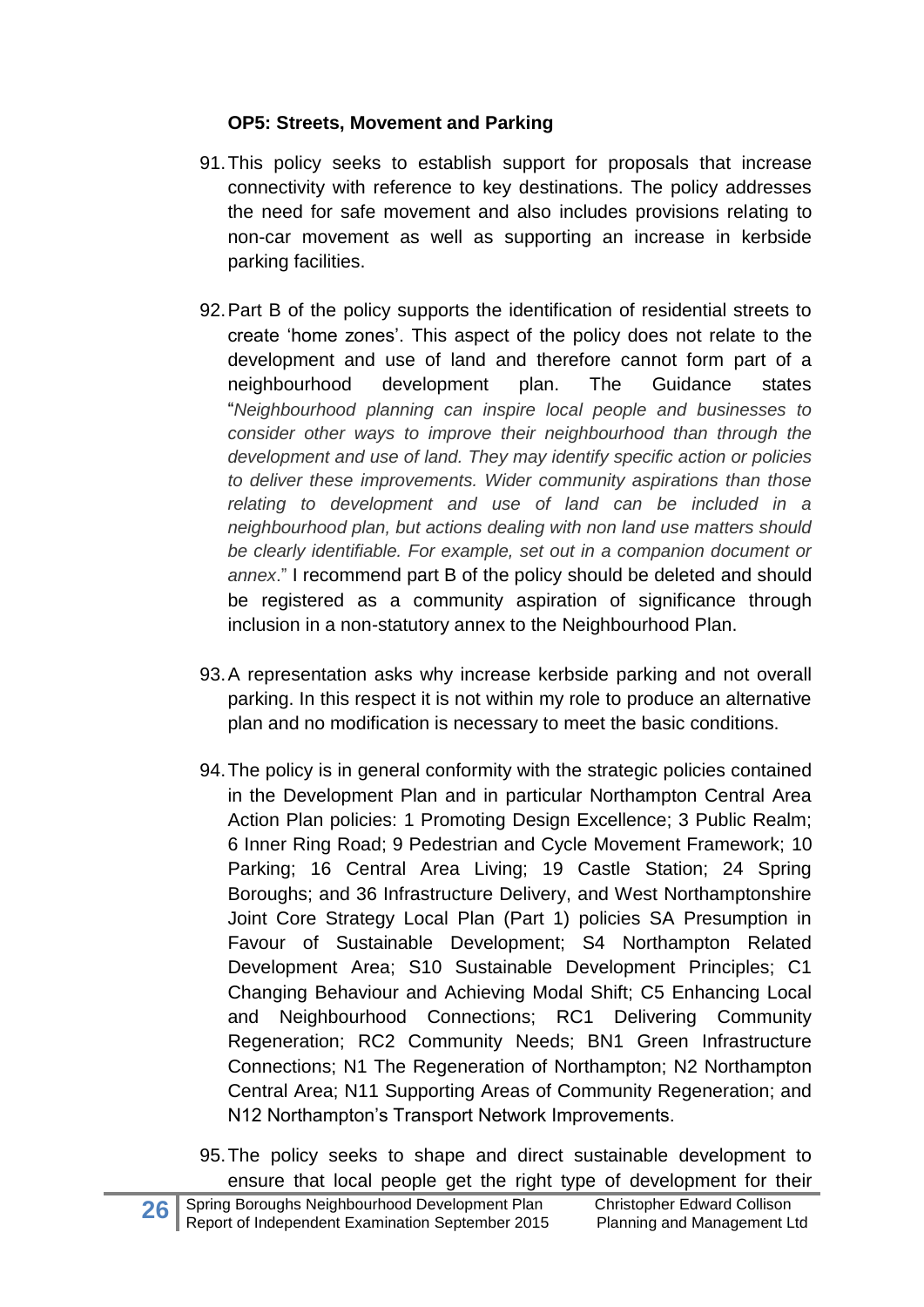community. The policy has regard to the components of the Framework concerned with requiring good design and promoting sustainable transport. Subject to modification this policy meets the basic conditions.

#### **Recommended Modification 4: In policy OP5**

**Part B of the policy should be deleted and should be registered as a community aspiration of significance through inclusion in a non-statutory annex to the Neighbourhood Plan**

### **AB Policy 1: North West Spring Boroughs**

- 96.This policy seeks to establish conditional support for proposals for housing development in north-west Spring Boroughs.
- 97.In a representation Anglian Water stated the policy "*does not identify the proposed scale of housing development which may come forward on these sites. Development will have an impact on Great Billing Water Recycling Centre. The used water flows would also have an impact on the existing used water network. All sites will require a local connection to existing sewer network which may include network upgrades. Anglian Water wish to comment further on these issues as part of the planning application process. We encourage prospective developers to contact us at the earliest convenience to discuss proposals including drainage solutions".*
- 98. The West Northamptonshire Joint Core Strategy Local Plan (Part 1) Policy E1 Existing Employment Areas seeks to retain existing employment areas in employment uses. That policy does set out circumstances where a change of use to non employment use would not be resisted. One of those circumstances is where the change would offer significant benefits to the local area. Clear evidence has been put forward of the strong preference for and benefits of provision of family housing in the Neighbourhood Plan area.
- 99.The Northampton Central Area Action Plan (CAAP) Policy 24, Spring Boroughs, recognises the potential of Spring Boroughs to incorporate increased employment opportunities. CAAP Policy 15, Office and Business Use, identifies Spring Boroughs as a location for office and business development and the CAAP Proposals Map identifies land in north-west Spring Boroughs as safeguarded employment sites. The policy enables alternative uses to be permitted where it can be demonstrated that the loss of employment floorspace will be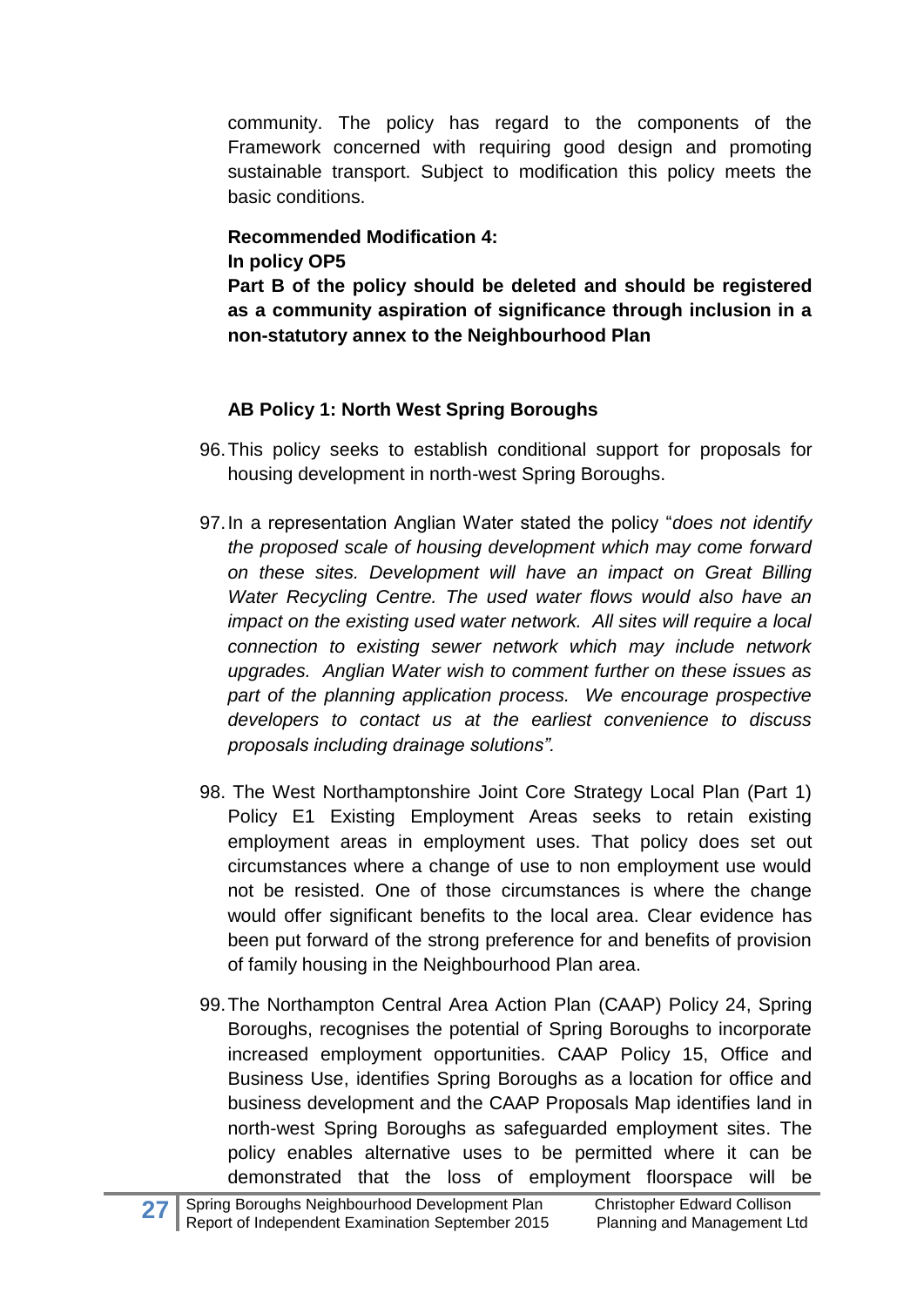outweighed by meeting the strategic objectives or that any office floorspace is replaced as part of a mixed use proposal. Figure 6.7 referred to in CAAP Policy 24 identifies land in north-west Spring Boroughs as an "*employment area to be retained or reprovided elsewhere within the regeneration site*". The Neighbourhood Plan Policy AB1 clearly would contribute to the advancement of CAAP Strategic Objective SO7 'Repopulate the Central Area' in that it would lead to an increase in the resident population through the regeneration of Spring Boroughs. Whilst the Business Survey and Employment Technical Paper does not demonstrate the identified sites are redundant it does demonstrate limited potential for future employment development and states they are considered to be no longer economically viable for employment purposes. Additionally the merits of alternative employment sites in the locality are highlighted and it is demonstrated the Super Sausage site provides a realistic alternative for employment land.

- 100. In BDW Trading Limited, Wainholmes Developments Ltd v Cheshire West & Chester BC [2014] EWHC1470 (Admin) it was held that the only statutory requirement imposed by basic condition (e) is that the Neighbourhood Plan as a whole should be in general conformity with the adopted development plan as a whole. In considering a now repealed provision that "*a local plan shall be in general conformity with the structure plan*" the Court of Appeal stated *"the adjective 'general' is there, "to introduce a degree of flexibility*."<sup>31</sup> The use of 'general' allows for the possibility of conflict. Obviously there must at least be broad consistency, but this gives considerable room for manoeuvre. Whilst flexibility is not unlimited I consider the Policy AB1 is in general conformity with the strategic employment policies of the Development Plan.
- 101. The policy is also in general conformity with the other strategic policies contained in the Development Plan and in particular Northampton Central Area Action Plan policies: 1 Promoting Design Excellence; 16 Central Area Living; and those elements of 24 Spring Boroughs not considered above, and West Northamptonshire Joint Core Strategy Local Plan (Part 1) policies SA Presumption in Favour of Sustainable Development; S1 The Distribution of Development; S3 Scale and Distribution of Housing Development; S4 Northampton Related Development Area; S10 Sustainable Development Principles; C2 New Developments; RC1 Delivering Community Regeneration; RC2 Community Needs; H1 Housing Density and Mix and Type of

<sup>1</sup>  $31$  Persimmon Homes v. Stevenage BC the Court of Appeal [2006] 1 P &CR 31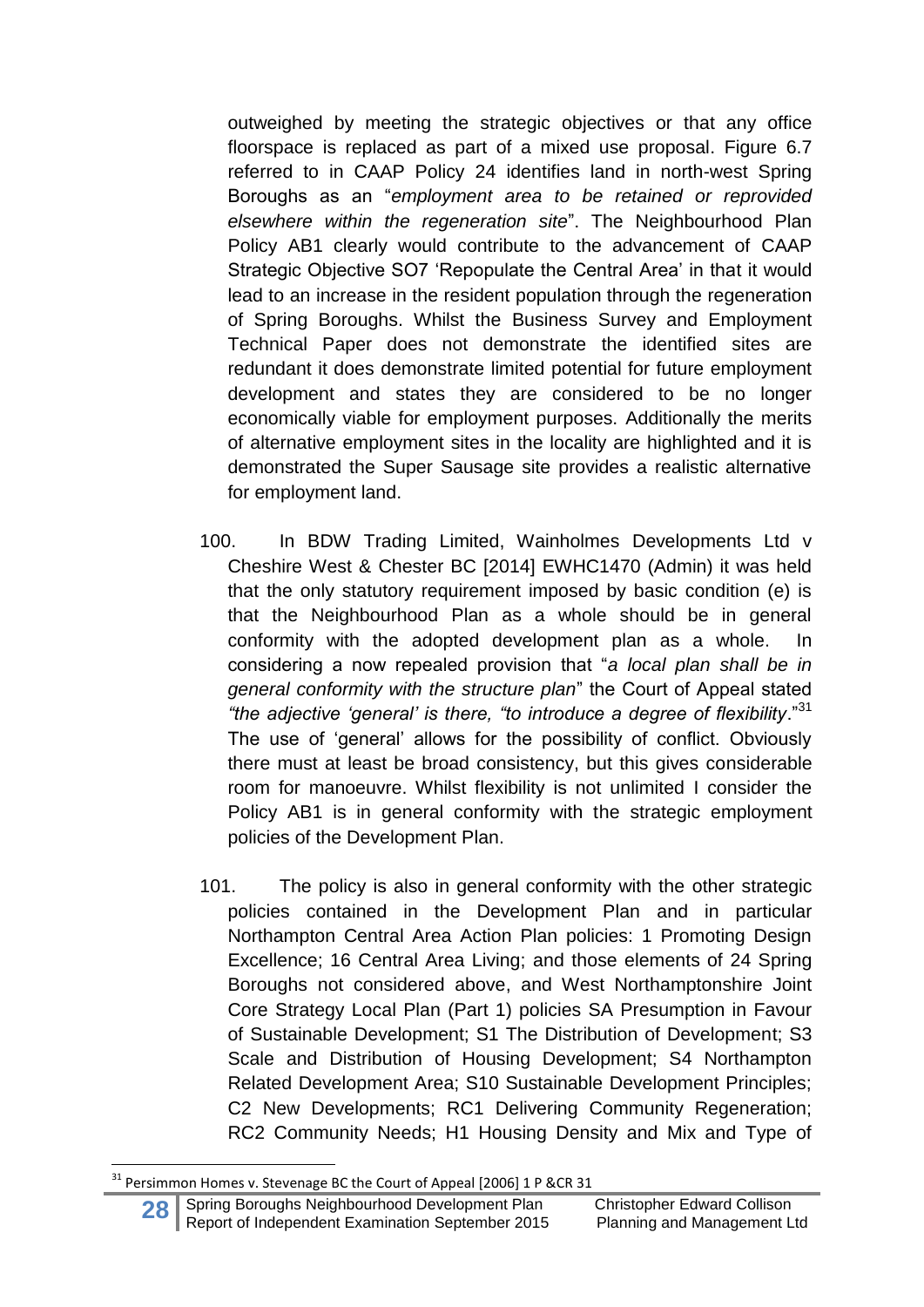Dwellings; H2 Affordable Housing; H6 Managing the Existing Housing Stock; N1 The Regeneration of Northampton; N2 Northampton Central Area; and N11 Supporting Areas of Community Regeneration.

102. The policy seeks to shape and direct sustainable development to ensure that local people get the right type of development for their community. The policy has regard to the components of the Framework concerned with delivering a wide choice of high quality homes. Subject to recommended modification 1 above this policy meets the basic conditions.

### **AB Policy 2: Central Spring Boroughs**

- 103. This policy seeks to establish support for proposals that remodel the central Spring Boroughs area to rebalance the housing stock by providing more family housing and support for proposals to redevelop individual sites or collections of sites to provide more family housing. Part B of the policy states support for redevelopment proposals would be subject to fulfilling the criteria in policies OP1 and OP2 and providing a range of housing types and tenures including three bedroom family homes with private outside space.
- 104. In a representation Anglian Water stated the policy "*does not identify the proposed scale of housing development which may come forward on these sites. Development will have an impact on Great Billing Water Recycling Centre. The used water flows would also have an impact on the existing used water network. All sites will require a local connection to existing sewer network which may include network upgrades. Anglian Water wish to comment further on these issues as part of the planning application process. We encourage prospective developers to contact us at the earliest convenience to discuss proposals including drainage solutions".*
- 105. The policy is in general conformity with the strategic policies contained in the Development Plan and in particular Northampton Central Area Action Plan policies: 1 Promoting Design Excellence; 16 Central Area Living; and 24 Spring Boroughs, and West Northamptonshire Joint Core Strategy Local Plan (Part 1) policies SA Presumption in Favour of Sustainable Development; S1 The Distribution of Development; S3 Scale and Distribution of Housing Development; S4 Northampton Related Development Area; S10 Sustainable Development Principles; C1 Changing Behaviour and Achieving Modal Shift; C2 New Developments; C5 Enhancing Local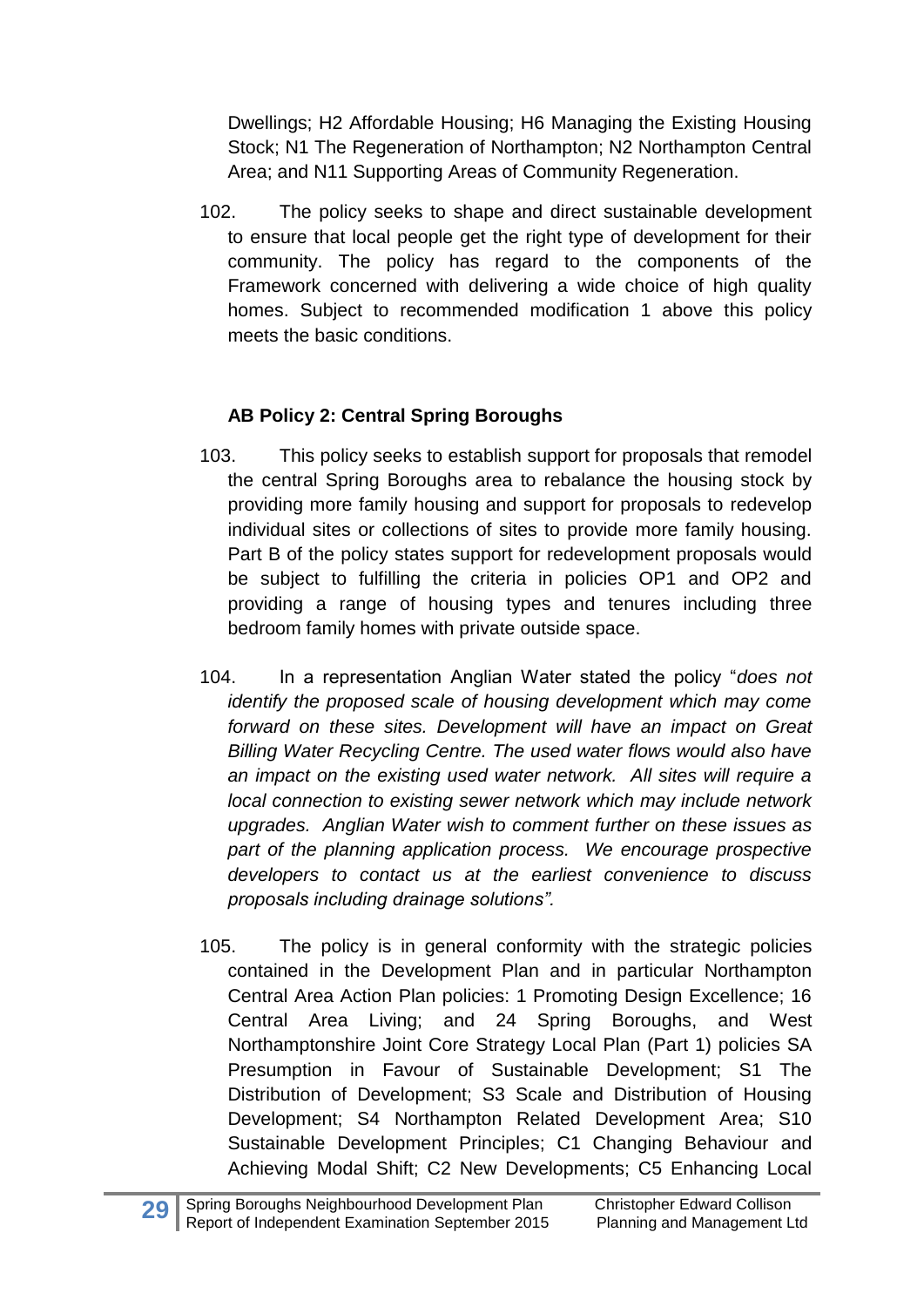and Neighbourhood Connections; RC1 Delivering Community Regeneration; RC2 Community Needs; H1 Housing Density and Mix and Type of Dwellings; H2 Affordable Housing; H6 Managing the Existing Housing Stock; BN1 Green Infrastructure Connections; N1 The Regeneration of Northampton; N2 Northampton Central Area; N11 Supporting Areas of Community Regeneration; and N12 Northampton's Transport Network Improvements.

106. The policy seeks to shape and direct sustainable development to ensure that local people get the right type of development for their community. The policy has regard to the components of the Framework concerned with delivering a wide choice of high quality homes; requiring good design; and promoting healthy communities. Subject to recommended modification 1 above this policy meets the basic conditions.

### **AB Policy 3: South Spring Boroughs**

- 107. This policy seeks to encourage proposals of seven specified types that would contribute to the creation of a heritage gateway in the south of Spring Boroughs.
- 108. The policy also states support for the creation of a Conservation Area. This aspect of the policy relates to a statutory designation procedure and does not relate to the development and use of land and therefore cannot form part of a neighbourhood development plan. The Guidance states "*Neighbourhood planning can inspire local people and businesses to consider other ways to improve their neighbourhood than through the development and use of land. They may identify specific action or policies to deliver these improvements. Wider community aspirations than those relating to development and use of land can be included in a neighbourhood plan, but actions dealing with non land use matters should be clearly identifiable. For example, set out in a companion document or annex*." I recommend the final paragraph of the policy should be deleted and should be registered as a community aspiration of significance through inclusion in a non-statutory annex to the Neighbourhood Plan.
- 109. One representation expressed particular pleasure with the recognition of heritage and the potential for more public open space as part of the heritage proposals. Another representation expressed support for the inclusion of heritage space and the ambition of a conservation area.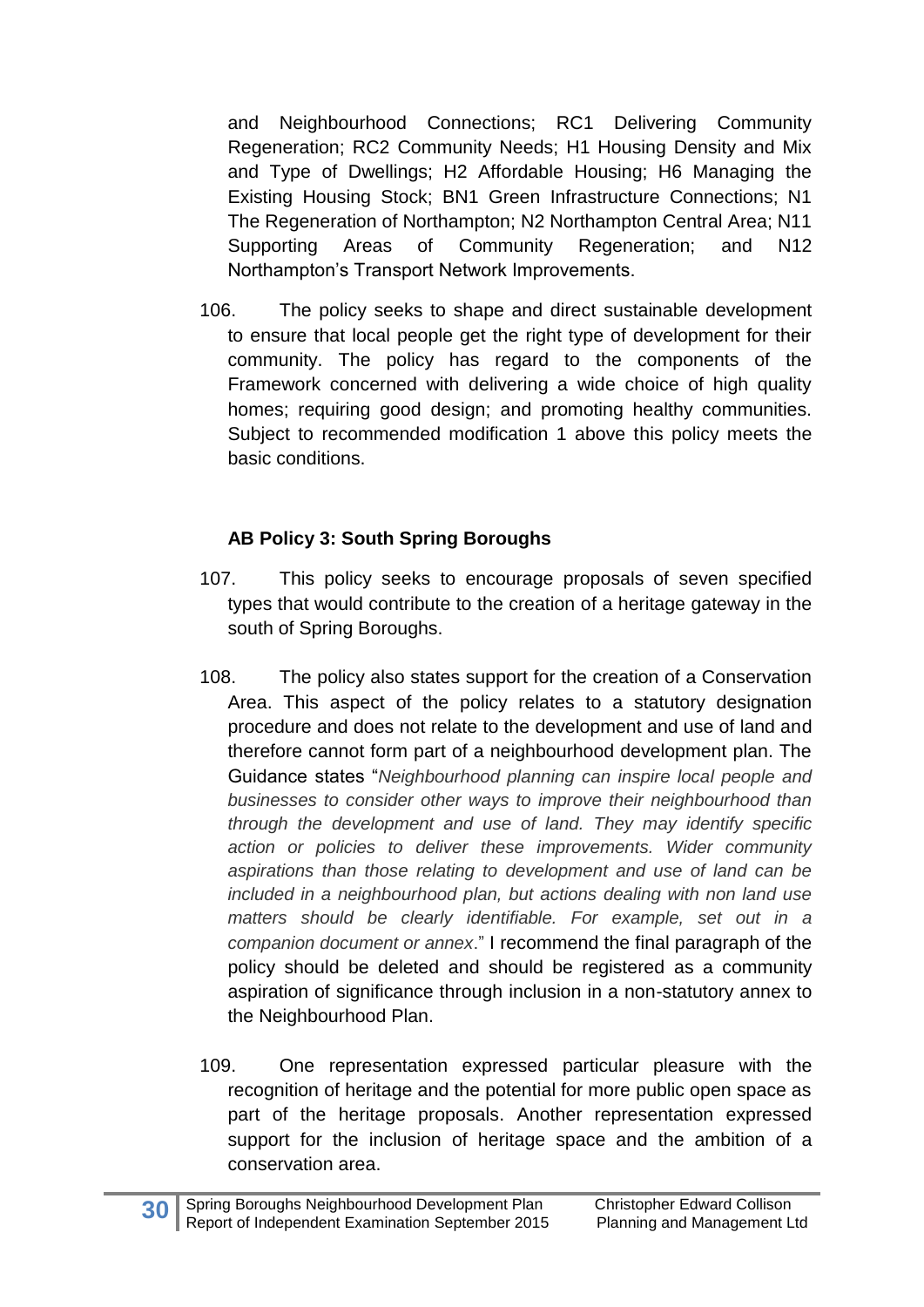- 110. In a representation Northamptonshire County Council (the County Council) objects to how the policy is identified on the Illustrative Masterplan presented at page 22 of the submission plan. Whilst I would have no objection to the choice of an alternative colour to identify the policy area I have not made a recommendation of modification as this is not necessary to meet the basic conditions.
- 111. The County Council also objects to the local artist's vision for the heritage gateway site included at page 34 of the plan stating this location has not been agreed as a greenspace. I consider the use of images in the plan document to be beneficial in making the document reader friendly. The illustration in question has a clear caption informing a reader of the plan that the illustration is a local artist's vision. The policy seeks to encourage proposals which create a heritage and green space without specifying a precise location. Modification is not necessary to meet the basic conditions.
- 112. The County Council also objects to the fifth criterion of the policy stating it neglects the other aspirations of the Neighbourhood Plan in respect of housing; and covers a matter already dealt with in the West Northamptonshire Joint Core Strategy and the Neighbourhood Plan Policy OP2. The fifth criterion would require modification as unlike the other criterion it does not relate to the text before the bullet point list. In order to achieve clarity for decision makers I recommend a modification so that the criterion relates to policy OP2.
- 113. The policy is in general conformity with the strategic policies contained in the Development Plan and in particular Northampton Central Area Action Plan policies: 1 Promoting Design Excellence; 3 Public Realm; 4 Green Infrastructure; 6 Inner Ring Road; 9 Pedestrian and Cycle Movement Framework; 16 Central Area Living; and 24 Spring Boroughs, and West Northamptonshire Joint Core Strategy Local Plan (Part 1) policies SA Presumption in Favour of Sustainable Development; S10 Sustainable Development Principles; C1 Changing Behaviour and Achieving Modal Shift; C5 Enhancing Local and Neighbourhood Connections; RC1 Delivering Community Regeneration; RC2 Community Needs; BN1 Green Infrastructure Connections; BN5 The Historic Environment; N1 The Regeneration of Northampton; N2 Northampton Central Area; N11 Supporting Areas of Community Regeneration; and N12 Northampton's Transport Network Improvements.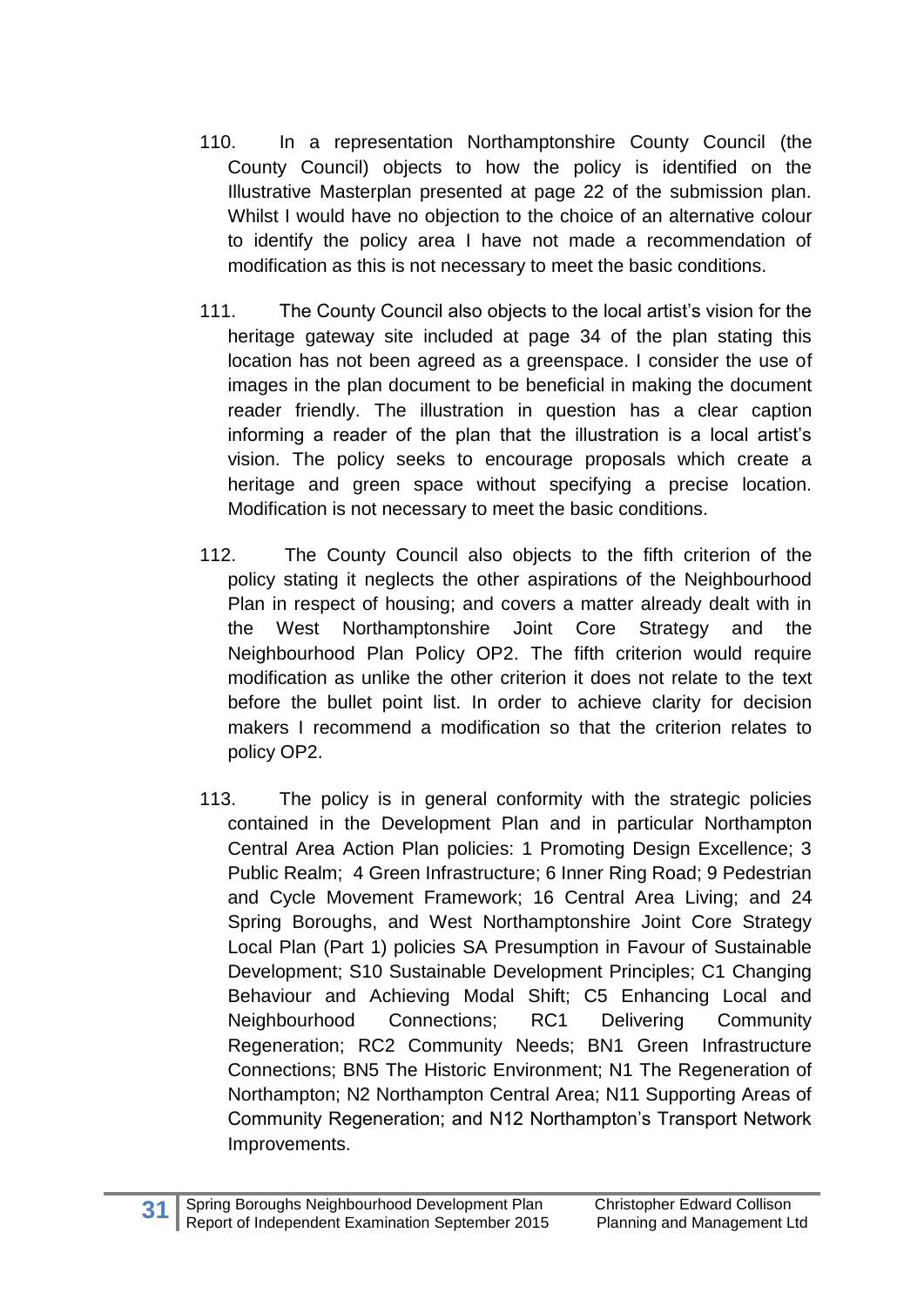114. The policy seeks to shape and direct sustainable development to ensure that local people get the right type of development for their community. The policy has regard to the components of the Framework concerned with promoting healthy communities; delivering a wide choice of high quality homes; requiring good design; promoting sustainable transport; and conserving and enhancing the historic environment. Subject to modification, including recommended modification 1 above, this policy meets the basic conditions.

#### **Recommended Modification 5:**

**In AB Policy 3: South Spring Boroughs**

- **Delete the fifth criterion and insert "fulfil the criteria in 'Policy OP2 Family Housing' should any housing be provided"**
- **Delete the final paragraph relating to support for the creation of a Conservation Area which should be registered as a community aspiration of significance through inclusion in a non-statutory annex to the Neighbourhood Plan**

### **Summary and Referendum**

115. I have recommended the following modifications to the Submission Version Plan:

**Recommended modification 1:**

**In Policies OP1, OP2, AB1, AB2 and AB3 Housing needs and provision should be described consistently**

**Recommended Modification 2:**

**In policy OP1**

**Delete "Planning permission will be granted" and insert "Proposals will be supported"**

**Recommended Modification 3 In policy OP4**

- **Delete "using sources of funds as appropriate"**
- **After "infrastructure projects" insert "demonstrably serving the needs of the local community"**
- **Delete "non-faith based" and after "integrated community building" insert "open to use by all members of the community"**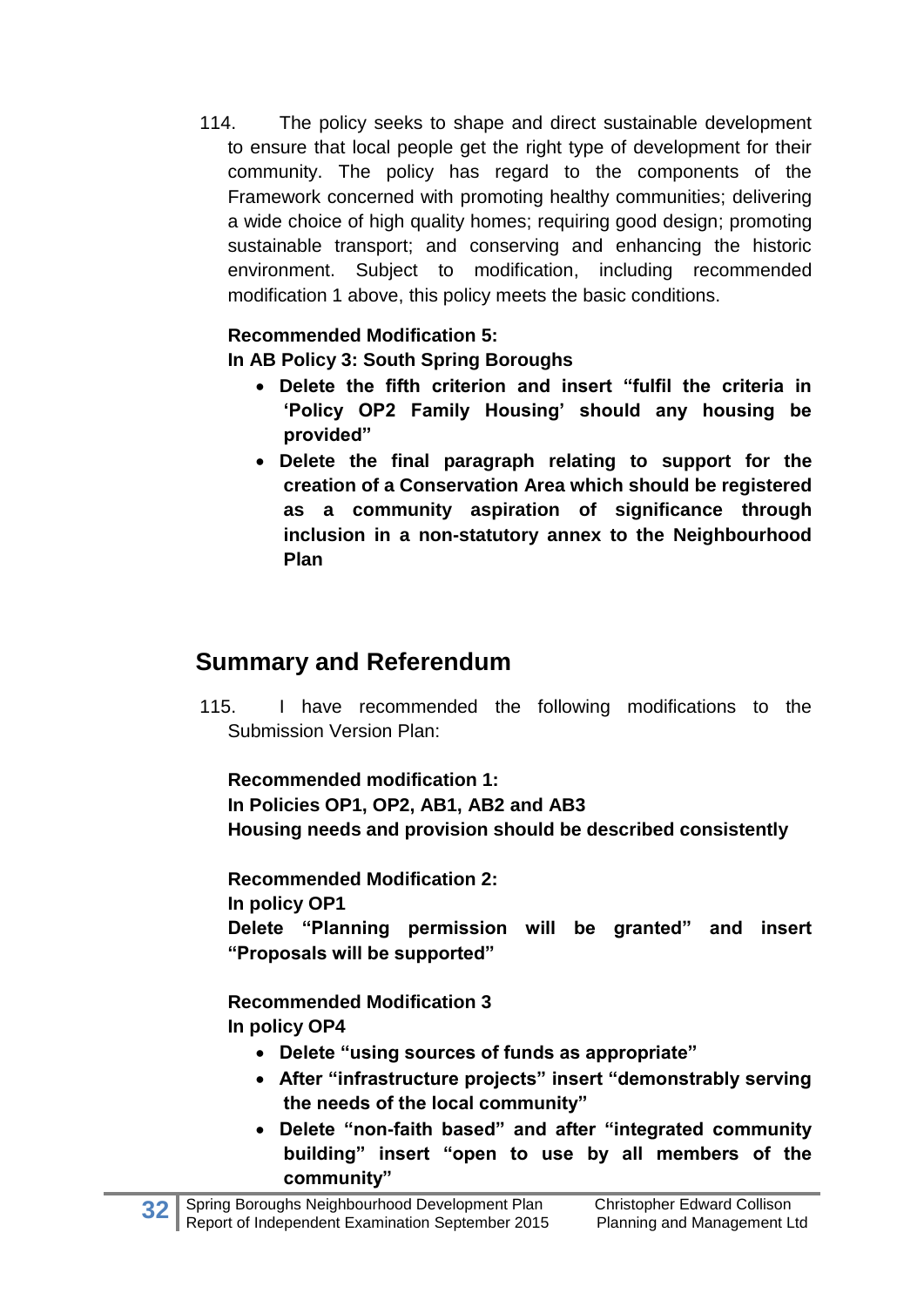**Recommended Modification 4:**

**In policy OP5**

**Part B of the policy should be deleted and should be registered as a community aspiration of significance through inclusion in a non-statutory annex to the Neighbourhood Plan**

**Recommended Modification 5:**

**In AB Policy 3: South Spring Boroughs**

- **Delete the fifth criterion and insert "fulfil the criteria in 'Policy OP2 Family Housing' should any housing be provided"**
- **Delete the final paragraph relating to support for the creation of a Conservation Area which should be registered as a community aspiration of significance through inclusion in a non-statutory annex to the Neighbourhood Plan**
- 116. I also make the following recommendation in the Annex below.

**Recommended modification 6:**

**Identified errors that are typographical in nature or arising from updates should be corrected. Modification of general text will be necessary to achieve consistency with the modified policies**

- 117. I am satisfied that the Neighbourhood Plan $^{32}$ :
	- is compatible with the Convention rights, and would remain compatible if modified in accordance with my recommendations; and
	- subject to the modifications I have recommended, meets all the statutory requirements set out in paragraph 8(1) of schedule 4B of the Town and Country Planning Act 1990 and meets the basic conditions:
		- having regard to national policies and advice contained in guidance issued by the Secretary of State, it is appropriate to make the plan;
		- the making of the neighbourhood plan contributes to the achievement of sustainable development;

**<sup>.</sup>** <sup>32</sup> The definition of plans and programmes in Article 2(a) of EU Directive 2001/42 includes any modifications to them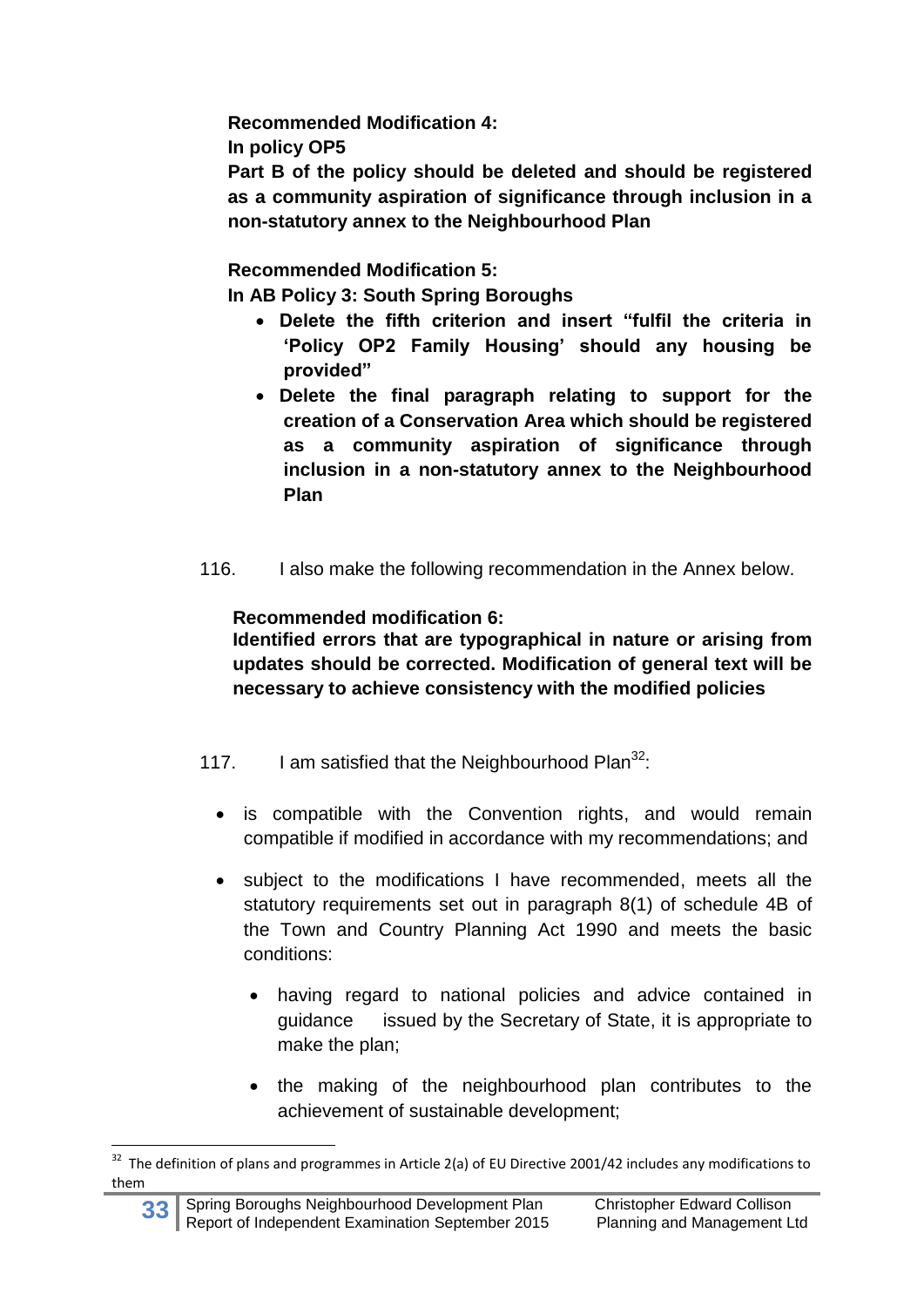- the making of the neighbourhood plan is in general conformity with the strategic policies contained in the development plan for the area of the authority (or any part of that area);
- does not breach, and is otherwise compatible with, EU obligations; and would continue to not breach and be otherwise compatible with EU obligations if modified in accordance with my recommendations; and
- the making of the neighbourhood plan is not likely to have a significant effect on a European site or a European offshore marine site, either alone or in combination with other plans or projects.<sup>33</sup>

#### **I recommend to Northampton Borough Council that the Spring Boroughs Neighbourhood Development Plan for the plan period up to 2029 should, subject to the modifications I have put forward, be submitted to referendum.**

118. I am required to consider whether the referendum area should extend beyond the Neighbourhood Plan area and if to be extended, the nature of that extension. $34$  I have seen nothing to suggest the referendum area should be extended beyond the designated Neighbourhood Area.

**I recommend that the Neighbourhood Plan should proceed to a referendum based on the area that was designated by the Borough Council as a Neighbourhood Area on 11 December 2013.**

#### Annex: Minor Corrections to the Neighbourhood Plan

I am able to recommend modification of the Neighbourhood Plan in order to correct errors.<sup>35</sup> The Neighbourhood Plan has been produced to a high standard of accuracy and presentation however it includes a small number of errors that are typographical in nature or arising from updates. I recommend these are corrected as follows:

The caption for the image on page 27 should read OP3 not OP1

On page 33 the reference to policy OP1 should read (Sustainable Development Principles) and reference to OP2 should read (Family Housing)

On page 37 delete the second bullet point as the text is part of the first bullet point

**.** 

<sup>&</sup>lt;sup>33</sup> Prescribed for the purposes of paragraph 8(2) (g) of Schedule 4B to the 1990 Act by Regulation 32 The Neighbourhood Planning (General) Regulations 2012 and defined in the Conservation of Habitats and Species Regulations 2010 and the Offshore Marine Conservation (Natural Habitats, &c.) Regulations 2007 <sup>34</sup> Paragraph 8(1)(d) Schedule 4B Town and Country Planning Act 1990

<sup>&</sup>lt;sup>35</sup> Paragraph 10 (3)(e) of Schedule 4B to the Town and Country Planning Act 1990